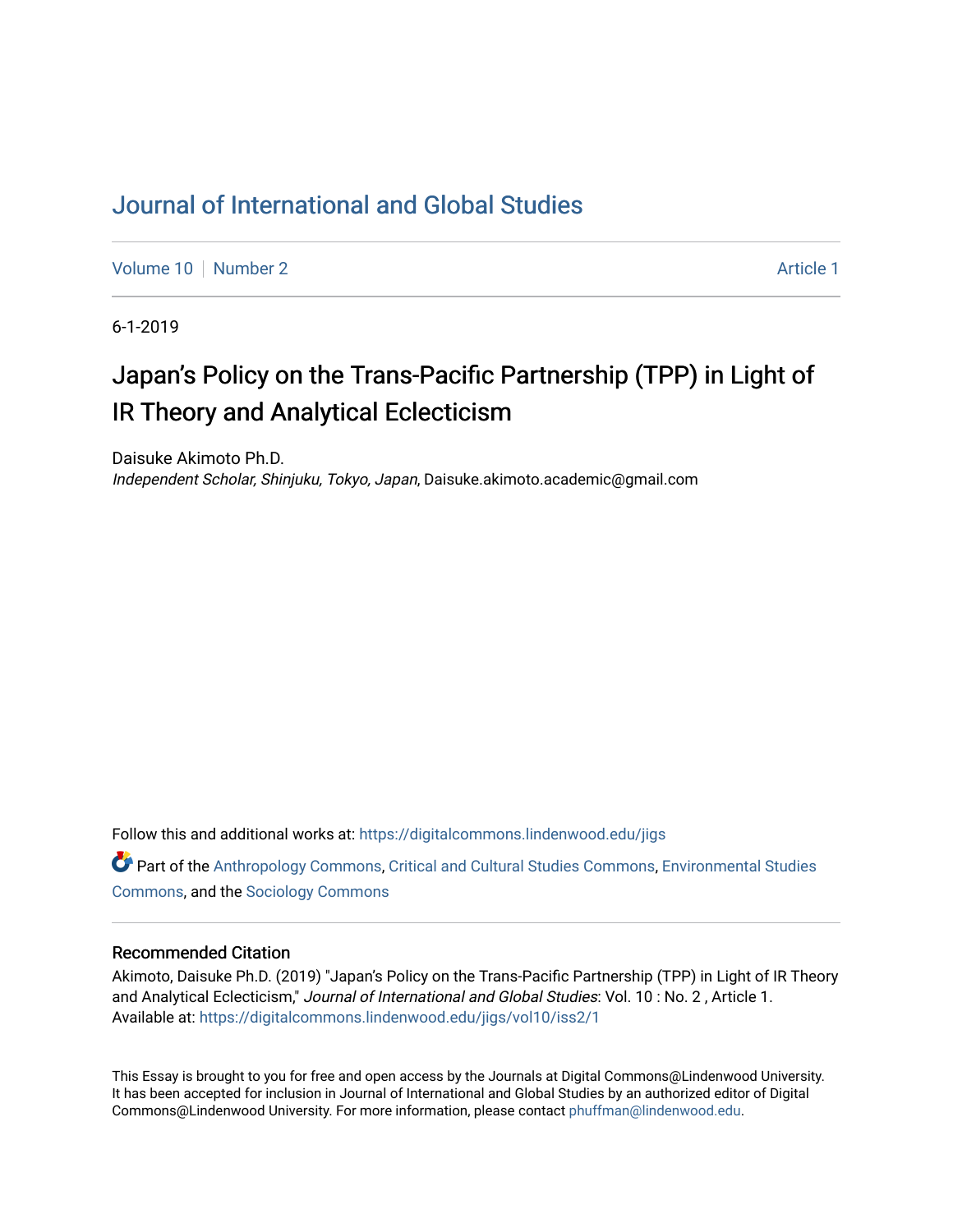# Japan's Policy on the Trans-Pacific Partnership (TPP) in Light of IR Theory and Analytical Eclecticism

Daisuke Akimoto PhD Independent Scholar Shinjuku, Tokyo, Japan Daisuke.akimoto.academic@gmail.com

# **Abstract**

Japan's policy toward the Trans-Pacific Partnership (TPP) Agreement has been controversial at the political, academic, and public levels. The domestic debate on the TPP literally split public opinion in Japan, and academic analyses are apt to be argumentatively divided into pros and cons. Likewise, earlier studies regarding the TPP in the field of international relations offered particular theoretical perspectives, yet tended not to conduct eclectic theoretical examination. In order to overcome the research gap, this paper attempts to provide both narrative and theoretical explanations by applying international relations (IR) theory in combination with "analytical eclecticism" as a research method in the field of global and international studies. As an application of IR theory and analytical eclecticism, this paper seeks to offer multiple theoretical perspectives and analysis on why Japan has supported and facilitated the TPP even after the withdrawal of the United States during the Trump administration.

**Keywords**: analytical eclecticism, Asia Pacific region, international relations (IR) theory, Japan, Trans-Pacific Partnership (TPP)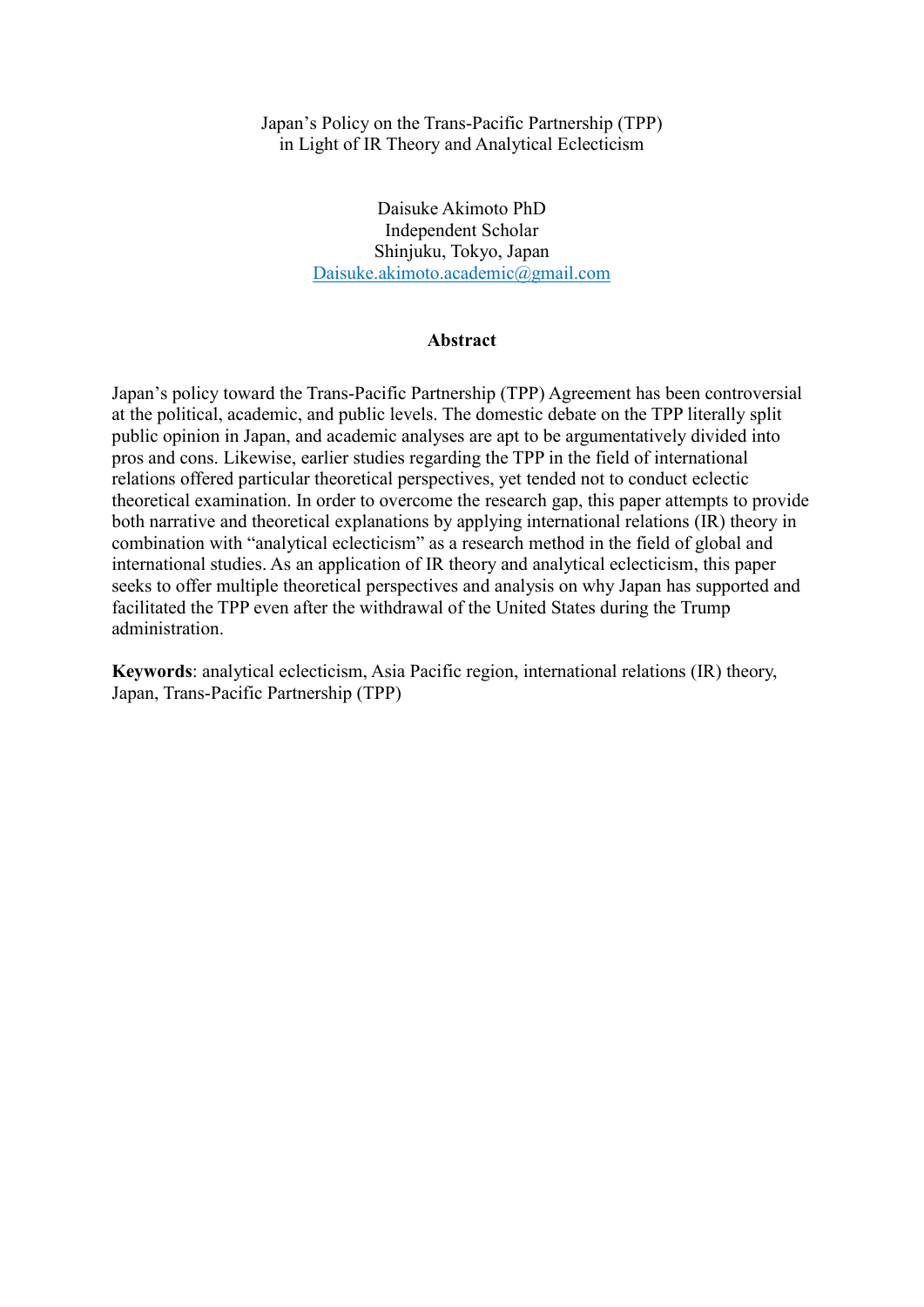# **Introduction**

Japan's policy on the "Trans-Pacific Partnership" (TPP), a multilateral trade agreement, dates back to the administration of the Democratic Party of Japan (DPJ), which governed Japan from September 2009 to December 2012. In October 2010, Prime Minister Naoto Kan expressed Japan's intention to participate in negotiations of the TPP, and in November 2011, Prime Minister Yoshihiko Noda officially stated that Japan would join the TPP negotiations. Yet, there were disagreements over the TPP inside the DPJ government, and former Ministry of Agriculture, Forestry, and Fisheries in the DPJ government, Masahiko Yamada, left the party in November 2012 and established the "Tax Cuts Japan – Anti-TPP – Zero Nuclear Party." In the Lower House general election of December 2012, the DPJ government that facilitated Japan's TPP policy failed to maintain the majority seats, and the Liberal Democratic Party (LDP), led by Shinzo Abe, who opposed Japan's participation in the TPP negotiations, came back to power. In March 2013 however, Prime Minister Shinzo Abe reconsidered his TPP policy and announced Japan's participation in the TPP negotiations. Japan joined the 18<sup>th</sup> Round of TPP negotiations, held in Malaysia in July 2013. The 12 TPP participants reached an agreement in Atlanta, Georgia, in the United States in October 2015, and the TPP Agreement was signed in Auckland, New Zealand in February 2016.

In April 2016, the Special Committee on the TPP Agreement was set up in the Japanese National Diet in order to ratify the agreement. The Diet deliberation on the TPP in the House of Representatives, however, was adjourned in the 191st ordinary Diet session. In the extraordinary 192nd Diet session, TPP deliberation was resumed in September 2016 and approved in November of that year. The debate on the TPP caused strong opposition and literally split public opinion in Japan, yet the TPP Agreement was endorsed in the House of Representatives on 18 May 2018 and the House of Councillors on 13 June 2018. Based on these events, a simple question arises. Why did the Japanese government decide to join and facilitate the TPP in spite of strong opposition? The policy-making process of Japan's participation in the TPP has been analyzed by economists and political scientists (e.g. Nakano, 2011, 2013; Kim, 2013, 2016; Sayama, 2015; Ito, 2016; Suzuki, 2016; Yamashita, 2016; Funabashi, 2018; and Urata, 2018), but most analyses tend to be argumentatively divided into the "for TPP or against TPP" camps (e.g. Mulgan & Honma, 2015, pp. 123-156), and earlier studies in the field of international relations do not necessarily provide multilayered theoretical explanations regarding this research case.

In order to overcome the research gap, this paper attempts to set forth both theoretical and narrative explanations by applying international relations (IR) theory and "analytical eclecticism" as a research method in the field of social and political science (e.g. Katzenstein, 2008; Sil & Katzenstein, 2010). In an application of IR theory in combination with analytical eclecticism, this paper seeks to clarify the multiple theoretical explanations on why the Japanese government decided to join the TPP even after the withdrawal of the United States from the multilateral agreement.

# **Background of Japan's Policy on the TPP Negotiations and Agreement**

In 2006, Singapore, New Zealand, Chile, and Brunei entered into the "Trans-Pacific Strategic Economic Partnership Agreement" (TPSEP) or the Pacific 4 (P4), which was initially negotiated in 2003 and enacted in 2006. According to the government of New Zealand, the P4 was signed as "the first free trade agreement linking Asia, the Pacific and the Americas" (New Zealand Foreign Affairs and Trade, 2016). The P4 as a free trade agreement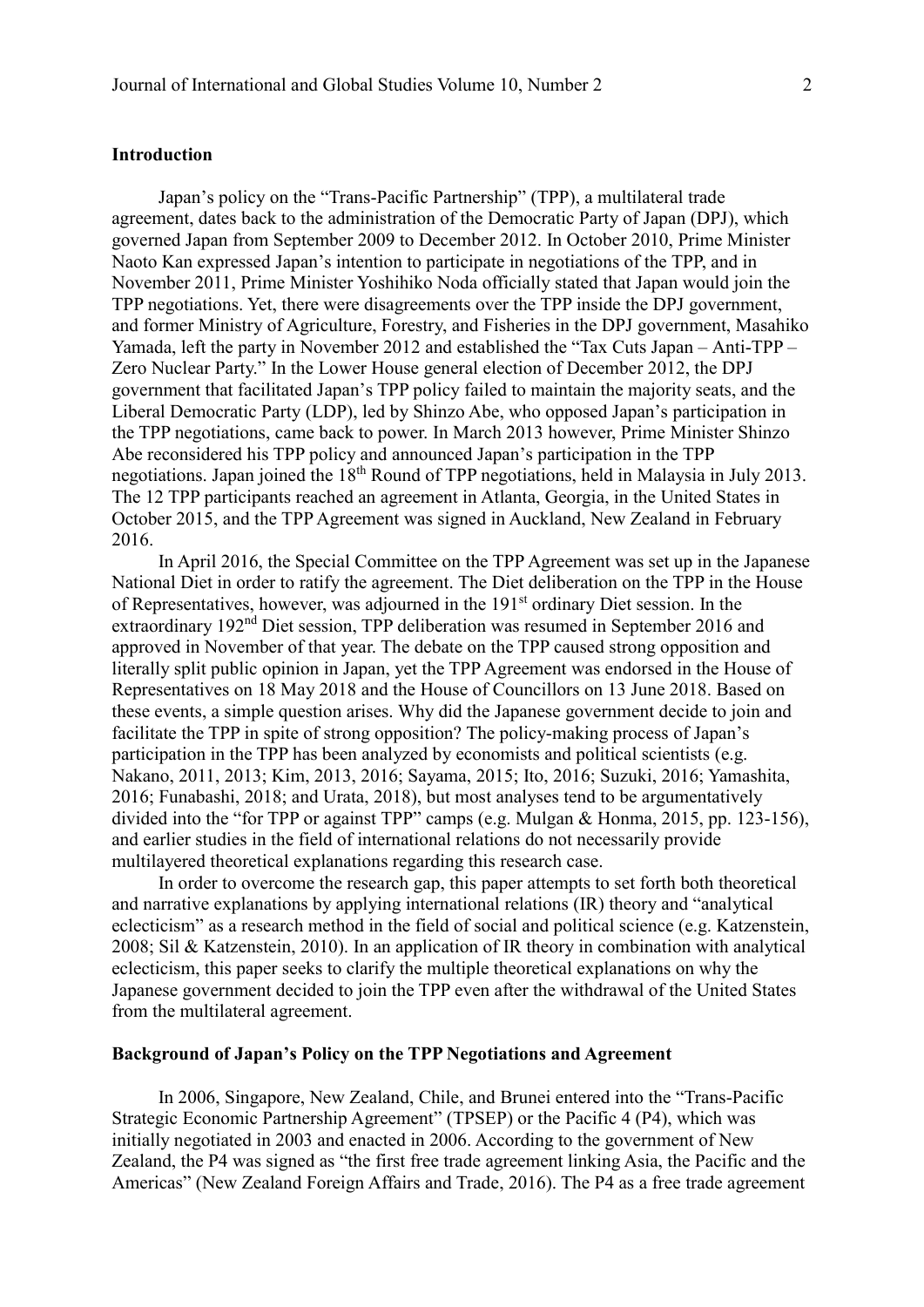in the Asia Pacific region can be regarded as a prototype of the TPP Agreement.

In March 2010, the United States, Australia, Peru, and Vietnam decided to participate in the negotiation of the P4 held in Australia. The P4 was expanded and renamed the "Trans-Pacific Partnership Agreement," or the TPP Agreement. Malaysia expressed its willingness to join the TPP negotiations held in Brunei in October 2010 (MOFA, 2011, p. 1). Canada and Mexico also participated in the TPP negotiations held in Auckland in December 2012 (MOFA, 2012, December 17). These 11 countries facilitated all TPP negotiations thereafter.

In Japan, two prime ministers of the DPJ played initial important roles in policymaking on TPP negotiations. Prime Minister Naoto Kan showed an official willingness to participate in TPP negotiations during his policy speech at the  $176<sup>th</sup>$  extraordinary session of the Diet on 1 October 2010 (Prime Minister of Japan and His Cabinet, 2010, October 1). Prime Minister Kan stated:

We will look into participating in such negotiations as those for the Trans-Pacific Partnership Agreement and will aim to build a Free Trade Area of the Asia Pacific. With a view toward making the East Asian Community a reality, I want to open our country to the outside world and move forward with concrete steps of negotiations as much as possible.

Kan's announcement on Japan's TPP participation caused nationwide sensation that split Japanese public opinion into two. On 12 November 2011, Prime Minister Yoshihiko Noda expressed an official view on Japan's participation in TPP consultations, and eventually on the Free Trade Area of the Asia Pacific (FTAAP), in his opening statement during the Asia Pacific Economic Cooperation (APEC), held in Honolulu (Prime Minister of Japan and His Cabinet, 2011, November 13).

Meanwhile, the LDP opposed the DPJ government's participation in TPP negotiations, arguing that the decision to participate was made in haste. In essence, the LDP opposed "Japan's participation in the talks as long as the envisioned trade agreement [was] designed to scrap all tariffs without exceptions" (*Asahi Shimbun*, 2012, November 22) In other words, the LDP supported Japan's participation in the TPP consultations on the condition that Japan could protect its "trade sanctuaries" as national interests.

Notably, a turning-point for Japan's policy in favor of the TPP was marked when Prime Minister Shinzo Abe officially visited the United States in February 2013. On 22 February, the prime minister delivered a speech in Washington regarding Japan's TPP policy in which he referred to his talk with President Barack Obama. Abe stated that President Obama took into consideration "bilateral trade sensitivities" that would protect certain products from excessive taxation, such as agricultural products for Japan and certain manufactured products for the United States. Significantly, Obama assured Abe that the United States would not force Japan to eliminate all tariffs with no sanctuary in TPP negotiations. With the promise by the US president, Abe came to a conclusion that Japan should join TPP negotiations (Prime Minister of Japan and His Cabinet, 2013, February 22).

At a press conference on 15 March 2013, Prime Minister Abe officially announced that the Japanese government would take part in TPP negotiations. In his speech, the prime minister described the TPP as "the opening of the Asia Pacific Century." He also emphasized the point that the TPP could be a step toward the Regional Comprehensive Economic Partnership (RCEP), and the FTAAP (Prime Minister of Japan and His Cabinet, 2013, March 15).

After being approved by the other TPP countries, the Japanese government officially participated in the 18<sup>th</sup> Round of TPP negotiations, held in Kota Kinabalu, Malaysia on 23 July 2013. In the  $18<sup>th</sup>$  Round, Japan's entry as the  $12<sup>th</sup>$  member of the negotiations was "welcomed" by the other 11 countries. As a result of Japan's entry, the combined Gross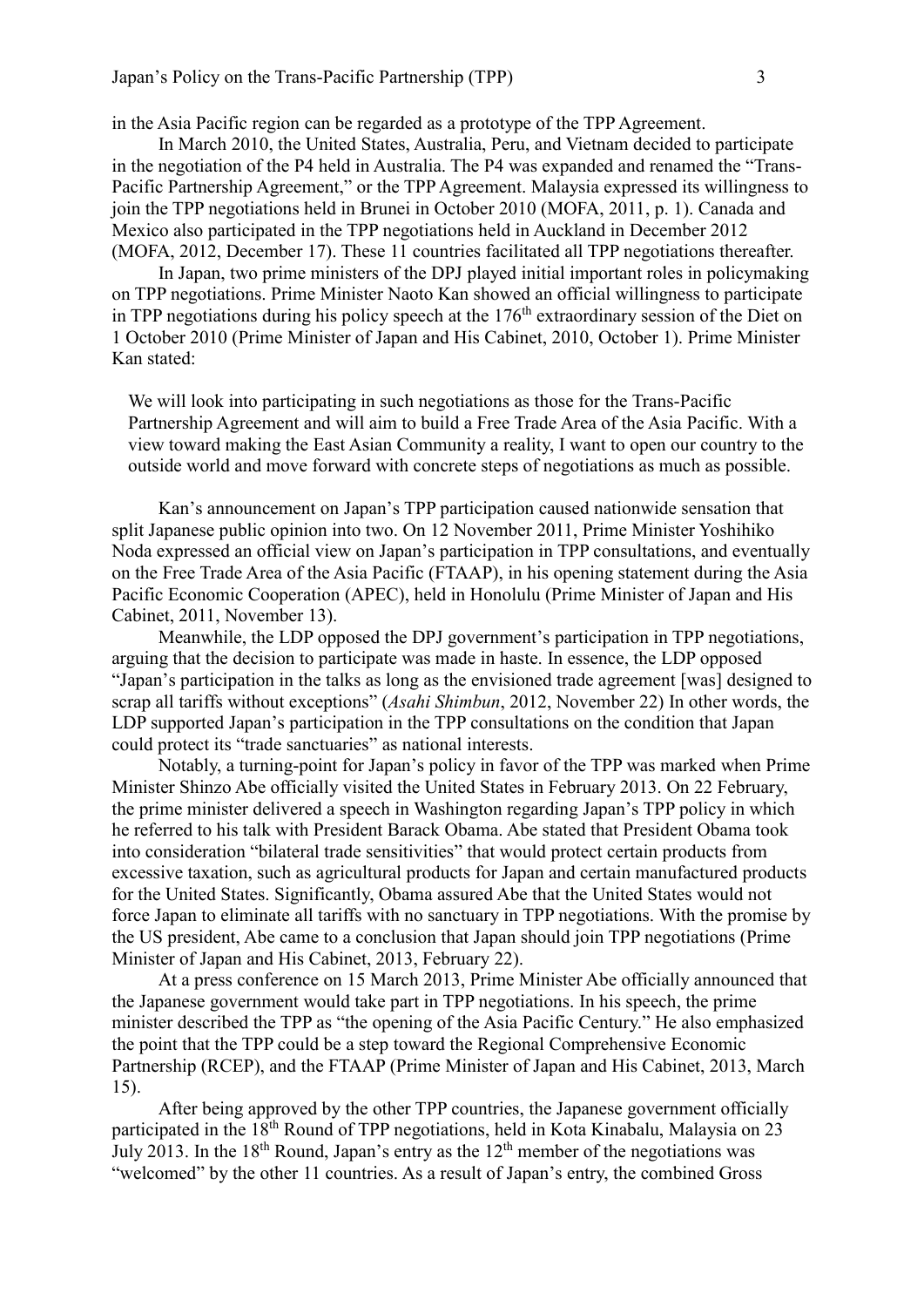Domestic Product (GDP) of the countries involved in TPP negotiations amounted to about 40% of global GDP and approximately one-third of all global trade (Office of the United States Trade Representative, 2013, July 23).

On 27 August 2013, Japan joined the stakeholder's meeting at the 19<sup>th</sup> Round of TPP negotiations, held in Brunei (Cabinet Secretariat, 2013, August 27). After more than five years of negotiations, TPP participants reached an agreement on 5 October 2015 in Atlanta, Georgia, in the United States (Cabinet Secretariat, 2015, October 5). On 4 February 2016, the TPP Agreement was officially signed by 12 participants in Auckland, New Zealand. Shortly thereafter, in January 2017, the administration of President Donald Trump withdrew the United States from the TPP (Executive Office of the President, 2017, January 25). After the US withdrawal, the other 11 countries continued their TPP negotiations and reached an agreement on the "Comprehensive and Progressive Trans-Pacific Partnership" (CPTPP) at the ministerial level on 10 November 2017 in Da Nang, Vietnam (MOFA, 2017, November 11). Finally, the 11 countries signed the CPTPP on 8 March 2018 in Santiago, Chile (Cabinet Secretariat, 2017, March 8).

| Year / Month | Sequence of the Relevant Events                                                          |  |  |  |  |
|--------------|------------------------------------------------------------------------------------------|--|--|--|--|
| 1978         | PM Ohira proposed the "trans-pacific cooperation concept"                                |  |  |  |  |
| Oct 2010     | PM Kan expressed Japan's willingness to join TPP negotiations                            |  |  |  |  |
| Nov 2011     | PM Noda officially announced that Japan would join TPP negotiations                      |  |  |  |  |
| Feb 2013     | PM Abe confirmed that the US would not force Japan to eliminate all tariffs              |  |  |  |  |
| March 2013   | PM Abe officially announced Japan's participation in TPP negotiations                    |  |  |  |  |
| July 2013    | Japan participated in the 18 <sup>th</sup> Round negotiations in Kota Kinabalu, Malaysia |  |  |  |  |
| Oct 2015     | TPP negotiators reached an agreement in Atlanta, the United States                       |  |  |  |  |
| Feb 2016     | TPP was signed by 12 participants in Auckland, New Zealand                               |  |  |  |  |
| April 2016   | TPP was deliberated for approval in the National Diet of Japan                           |  |  |  |  |
| Nov 2016     | TPP was approved in the Lower House at the Diet of Japan                                 |  |  |  |  |
| Jan 2017     | The United States withdrew from the TPP                                                  |  |  |  |  |
| Nov 2017     | 11 countries reached an agreement on the TPP                                             |  |  |  |  |
| March 2018   | 11 countries signed the TPP in Santiago, Chile                                           |  |  |  |  |
| June 2018    | TPP 11 (CPTPP) was endorsed in the Upper House at the Diet of Japan                      |  |  |  |  |
| Dec 2018     | TPP 11 (CPTPP) came into force                                                           |  |  |  |  |

Table 1: Chronology of Japan's Policy on the TPP Negotiations and Agreement

Note: The timeline made by the author in reference to this paper.

In order to ratify the TPP Agreement, the Japanese government initiated the domestic endorsement process and deliberation in the Special Committee in the Diet in April 2016. The TPP was approved in the Special Committee of the Lower House on 4 November 2016, as well as in the Plenary Session of the Lower House on 10 November 2016. After the United States decided to withdrawal from the TPP in January 2017, the Japanese government, during the Shinzo Abe administration, continued to support the modified TPP Agreement, the CPTPP (or the TPP 11), which was agreed upon by the 11 countries on 10 November 2017. The Abe government needed to ratify the CPTPP in the Diet. The TPP 11 Agreement was endorsed in the Lower House with a majority support by the LDP, Komeito, Japan Restoration Party, and the Party of Hope on 18 May 2018 (*Japan Times*, 2018, May 18). Likewise, the CPTPP was endorsed in the Upper House by a majority vote, supported by 168 and opposed by 69, on 13 June 2018 (House of Councillors, 2018, June 13). The CPTPP was ratified by Mexico, Japan, Singapore, New Zealand, Canada, and Australia (New Zealand Government, 2018, October 31) and was eventually enacted on 30 December 2018. Thus, the Japanese government both supported and approved the TPP despite strong domestic opposition, as will be discussed in the next section.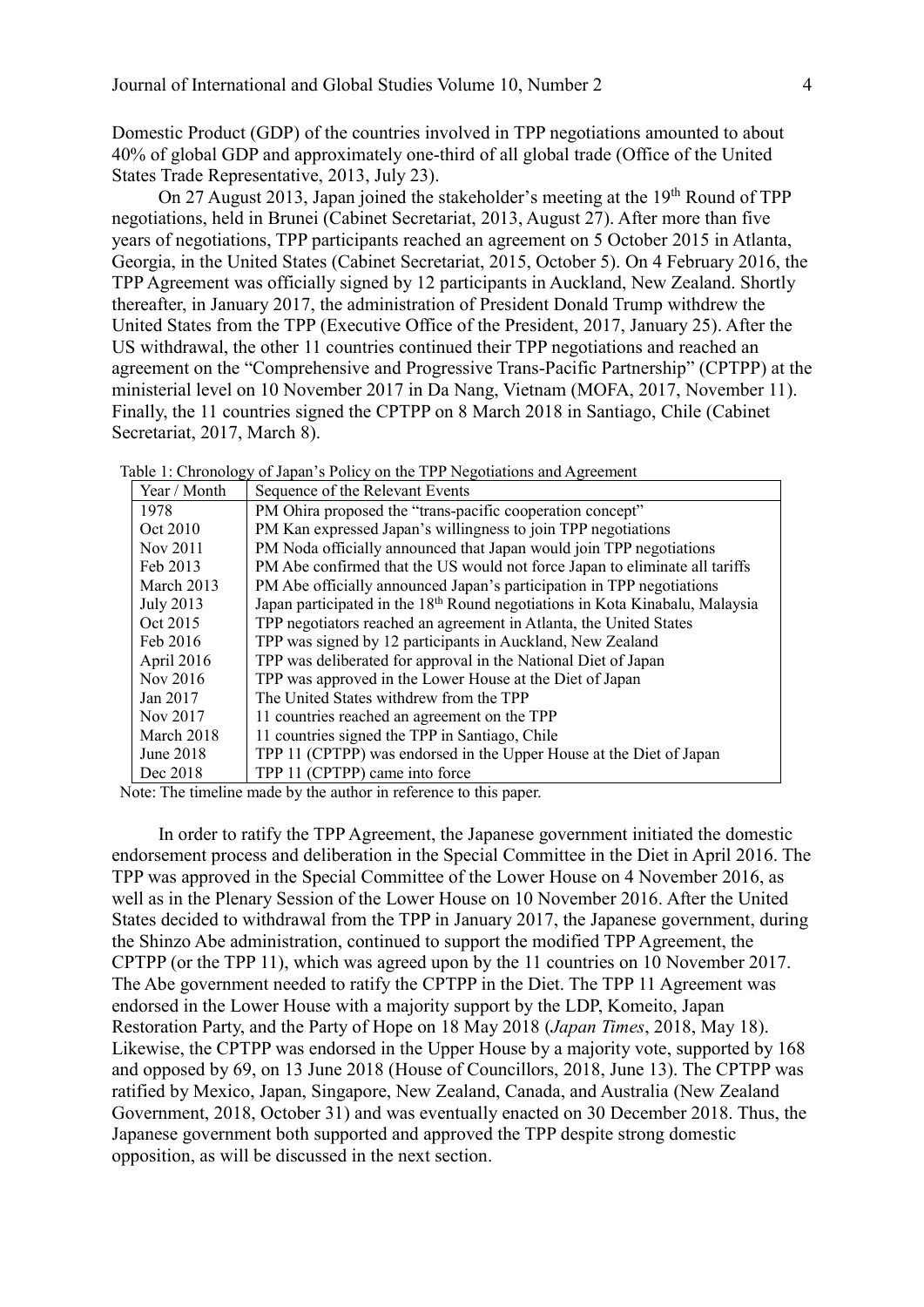Internationally, there have been neutral and supportive analyses of the TPP (e.g. Mulgan & Honma, 2015; Bhala, 2016; Das & Singh, 2018) as well as unsupportive and negative opinions and objections to the treaty (e.g. Kelsey, 2011, 2013; Baker, 2017; Sharp, 2018). Chaisse, Gao, and Lo examined the implications of the TPP for international economic law and rule-making (e.g. Chaisse, Gao & Lo, 2017), and Palit suggested that China and India should join the TPP in order to make the best of the multilateral free trade deal (Palit, 2014). A Korean researcher praised Japan's leading role in the negotiations of the TPP 11, arguing that the Japanese government "made a great effort not only to prevent TPP Asian countries such as Malaysia and Vietnam from leaving, but also to freeze the original TPP 12 articles in the hope of the U.S. returning" (Kim, 2018, p. 6). Likewise, *The Washington Post* published an article titled, "Japan Takes the Lead on Asian Free Trade" in "America's absence" (Funabashi, 2018).

Domestically, after Prime Minister Naoto Kan argued that Japan should "open" itself for the TPP, numerous books were published in objection to the TPP, although there were also neutral and affirmative analyses. One of the most famous and sensational books in Japan has been, *TPP Bokokuron (TPP without a Country)* (2011), authored by Takeshi Nakano, then Assistant Professor of Kyoto University. Nakano opposed Japan's entry into the TPP on the basis of "economic nationalism" and "trade protectionism." Nakano's main argument is that Japan would not be able to expand its export through the TPP, and that the TPP could weaken Japanese economy, employment, and agriculture (Nakano, 2011). Nakano edited another book, *TPP Kuroi Joyaku (TPP as a Black Treaty)* (2013), and argued that Japan should withdraw from TPP negotiations or refuse to ratify the treaty, proclaiming that the TPP is not consistent with Japan's national interests (Nakano, 2013, pp. 60-61).

Koji Iwatsuki, a lecturer at Nagoya University Law School, disagreed with the TPP, arguing that the clause on "investor-state dispute settlement" (ISDS) in the TPP is problematic and that the clause left open the possibility that the Japanese government to be sued by American corporations. Iwatsuki argued that the "ISDS clause" might erode Japan's sovereignty as a state (Iwatsuki, 2013, pp. 95-118). He also pointed out the fact that the governments of Canada and Mexico had lost lawsuits to American corporations, but not the other way around after the conclusion of the North American Free Trade Agreement (NAFTA) (Iwatsuki, 2013, pp. 106-107). In contrast, Motoshige Ito, Professor at Tokyo University, evaluated the TPP affirmatively, stressing that Japan has already successfully concluded several Economic Partnership Agreement (EPA) deals including ISDS clauses and has yet to be sued by any foreign corporation or investor. Ito, furthermore, argued that the ISDS clause is an important protection for Japanese investors who work in the Asia Pacific region (Ito, 2016, pp. 24-25).

Masayasu Murakami, Professor at Yamagata University, warned that the price for medication in Japan could be drastically increased by the TPP, similar to the result of the Australia-US Free Trade Agreement (FTA) (Murakami, 2013, pp. 177-182). Murakami, moreover, contended that Japan's universal health insurance coverage would be damaged by the influence of the TPP in the long run (Murakami, 2013, pp. 182-185). Katsuya Tamai, Professor of Tokyo University, contradicted the argument that the price of medication would increase due to the TPP. He argued that, on the contrary, Japanese medical industries could be competitive in the Asia Pacific region if the TPP were to be enacted (Tamai, 2016).

Nobuhiro Suzuki, Professor at Tokyo University, opposed the TPP Agreement, arguing that the agreement could devastate Japanese agriculture and would harm the food safety of the Japanese people on account of the possible increase of genetically modified foods, food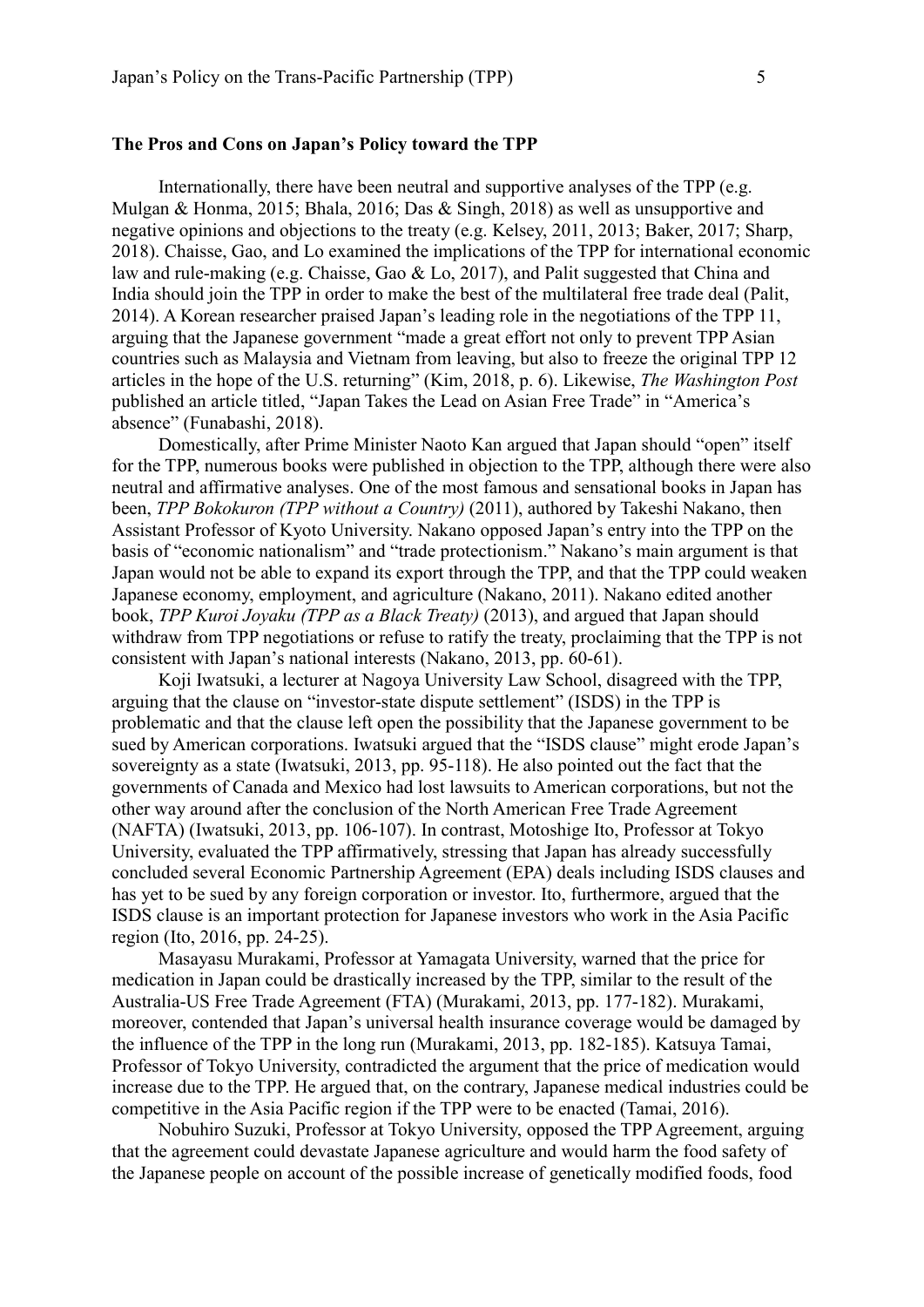additives, and residual chemical pesticides on imported food products (Suzuki, 2016). On 27 October 2016, Suzuki was invited by opposition parties to the Diet deliberation on the TPP and provided unsworn testimony opposing the treaty (*Jiji Tsushin*, 2016, October 27). Kazuhito Yamashita, a senior research fellow of the Canon Institute for Global Studies, contended at the same session that international competitiveness of Japanese agriculture would be strengthened by the TPP (Yamashita, 2014, pp. 19-32; Yamashita, 2016). From an economic perspective, Shujiro Urata shed light on expected economic benefits even after the US withdrawal from the TPP and argued that the Japanese government should pursue the TPP 11 (Urata, 2018). Thus, earlier research shows a clear divide over Japan's policy toward the TPP, and multiple theoretical perspectives are important to examine and comprehend Japan's TPP policy.

# **Methodology: IR Theory and Analytical Eclecticism**

In order to provide theoretical perspectives and explanations on Japan's TPP policy and fill a gap between the pros and cons on the controversy, this research applies orthodox IR theory in an eclectic manner by employing "analytical eclecticism" (analytic eclecticism) as a research method in the study of social science, especially world politics as suggested by Rudra Sil and Peter Katzenstein (2010). The analytically eclectic research method provides wider and multiple scopes in combination with theoretical explanations and narratives in the study of international relations (e.g. Katzenstein, 2008; Sil & Katzenstein, 2010).

Employing an eclectic analytical research method, this paper attempts to provide four theoretical perspectives and analyses - "classical liberalism," "neoliberalism," "classical realism," and "neorealism" - in order to examine the multiple and overlapping theoretical aspects of the TPP. Orthodox IR theory and theoretical approaches (i.e. liberalism, realism, and constructivism) are useful perspectives, but any application of limited theoretical perspective is insufficient to investigate Japan's TPP policy. Indeed, some earlier studies examined the TPP from the theoretical perspectives of IR and economics (e.g. Backer, 2014, p. 80; Kerr, 2016; Zhang, 2018), and limitations of each theoretical explanation regarding the TPP were pointed out in earlier research (Stent, 2014; Kim, 2016, pp. 34-39). Significantly, the use of analytical eclecticism enables observers to eschew theoretically one-sided viewpoints which tend to simply support or criticize the TPP.

Through the lens of IR theory combined with analytical eclecticism, the following four perspectives can be investigated in the analysis of the TPP. First, in IR theory, "classical liberalism" is considered to be "a paradigm predicated on the hope that the application of reason and ethics to international relations can lead to a more orderly, just, and cooperative world" (Kegley & Blanton, 2011, p. 37). From a classical liberalist viewpoint, "free trade" and "commerce" can reduce international conflict and promote peaceful international relations as proposed by Immanuel Kant and Adam Smith (Kegley & Blanton, 2011, p. 38). The international community has made efforts (including the TPP) to establish and facilitate international trade liberalization based on the classical liberalist ideal.

Second, "neoliberalism," as defined by IR theory, is the new "theoretical perspective that accounts for the way international institutions promote global change, cooperation, peace, and prosperity through collective programs for reforms" (Kegley & Blanton, p. 42). Neoliberal theorists argue that international cooperation is possible and achievable owing to the "complex interdependence" and "international regime" in the international system, as argued by neoliberal theorists such as Robert Keohane and Joseph Nye Jr. (Kegley & Blanton, 2011, p. 41). Based on the idea of international cooperation and mutual interdependence, European countries have achieved "regional integration," while countries in the Asia Pacific are currently exploring the feasibility of the TPP as part of regional and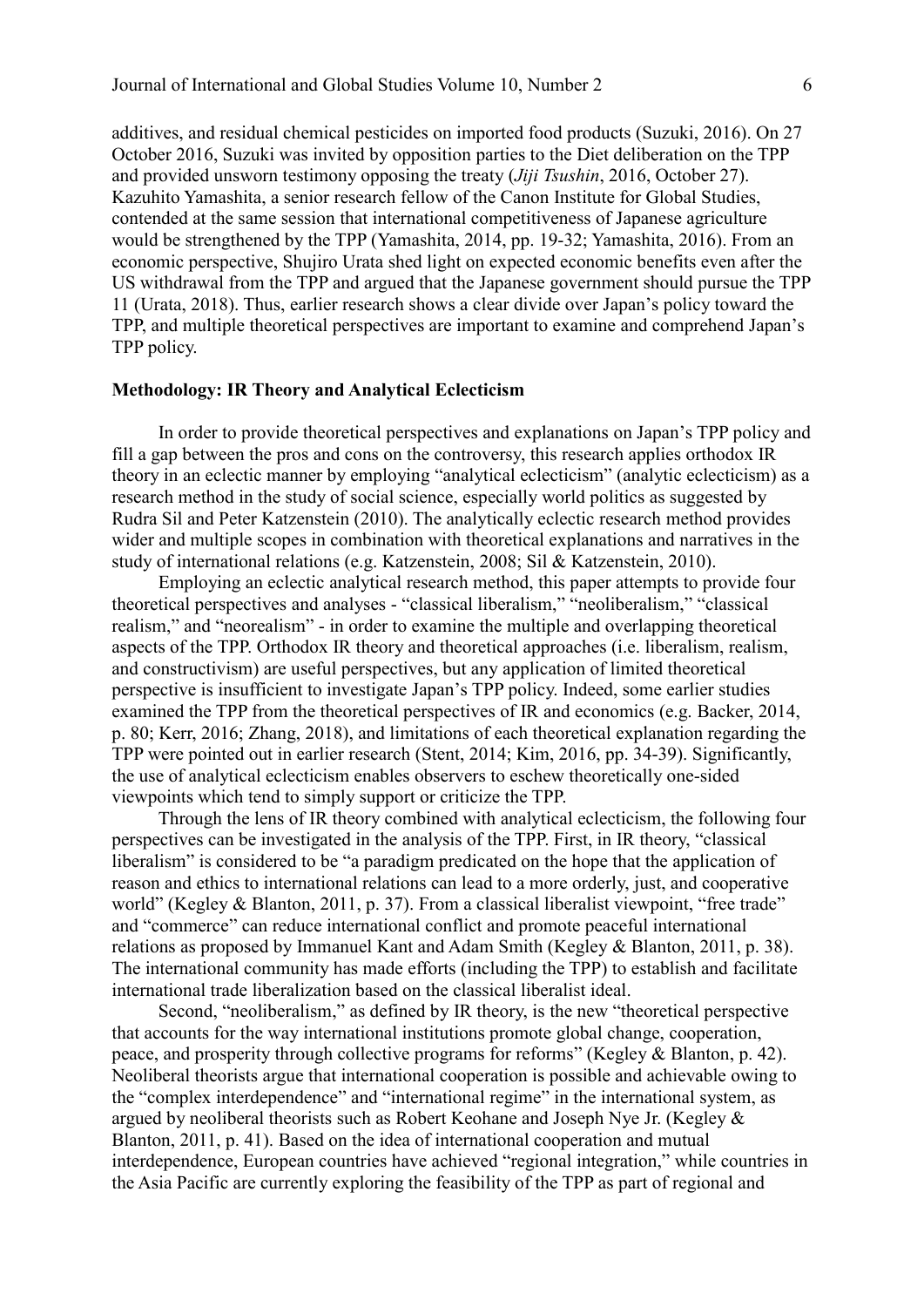international integration.

Third, the premise of "classical realism" is that "world politics is essentially and unchangeably a struggle among self-interested states for power" and that each sovereign state "pursues its own national interests" (Kegley & Blanton, 2011, p. 31). In other words, a classical realist believes that sovereign states make decisions on the basis of "national interests" for "self-help" and "relative gains" as emphasized by realist pioneers and theorists, such as Niccolo Machiavelli and Hans J. Morgenthau (Kegley & Blanton, 2011, p. 32). Hence, it is natural for the Japanese government to pursue relative gains in the TPP so that Japan can increase its international competitiveness in free trade and protect its agricultural sensitivities.

Fourth, "neorealism," also known as "structural realism," is a "theoretical account of states' behavior that explains it as determined by differences in their relative power within the global hierarchy, defined primarily by the distribution of military power," as theorized by neorealism's leading proponent, Kenneth Waltz (Kegley & Blanton, 2011, p. 35). From a neorealist perspective, a "hegemonic state" determines the behavior of other countries and contributes to international stability in an anarchic world (Kegley & Blanton, 2011, p. 66). Moreover, "balance of power" and "structural factors" should be taken into account in terms of structural realism (Kegley & Blanton, 2011, p. 33, 35). In this respect, Japan-US relations and strategic and structural factors relating to Japan's policy on the TPP should be examined. Although analytical eclecticism does not provide a particular theoretical aspect and is not flawless, the use of combined theoretical explanations assists in scrutinizing the multiple aspects of Japan's TPP policy.

#### **Classical Liberalism: Liberal Free Trade and Prevention of War**

From the perspective of IR theory, the peace philosophy of Immanuel Kant, a German political philosopher who insisted that international peace is attainable by the abolishment of standing armed forces and the establishment of international organizations, is considered to be one of the foundational tenets of classical liberalism. In addition, from a perspective of classical liberalism, it is argued that "free trade" contributes to amicable and peaceful international relations. For instance, John Stuart Mill, an English economist in the 19<sup>th</sup> century, emphasized that international peace could be achieved by the promotion of "free trade" (Ishikawa, 2011, p. 79). With regard to war and peace, J. S. Mill noted in his writing, *The Principles of Political Economy* (1848) that

It is commerce which is rapidly rendering war obsolete, by strengthening and multiplying the personal interests which are in natural opposition to it. And it may be said without exaggeration that the great extent and rapid increase of international trade, in being the principal guarantee of the peace of the world, is the great permanent security for the uninterrupted progress of the ideas, the institutions, and the character of the human race. (Mill, 1848, Book III, Chapter 17)

Indeed, it has been analyzed that one of the economic causes of the Asia Pacific War was a "block economy" based on the policy of "trade protection" rather than "free trade" after the Great Economic Depression in 1929 (e.g. Watanabe, 2014, p. 4). The block economy was an economic policy adopted by the United States, the United Kingdom, France, and the Soviet Union, all of which possessed colonies in Asia and Africa. In a similar vein, Japan's desire to expand its territory within the Asia Pacific region brought about the Manchurian Incident of 1931 and the establishment of Manchukuo in 1932.<sup>1</sup> Nevertheless, the Empire of Japan expressed the concept of the "Greater East Asia Co-Prosperity Sphere" (*daitoa*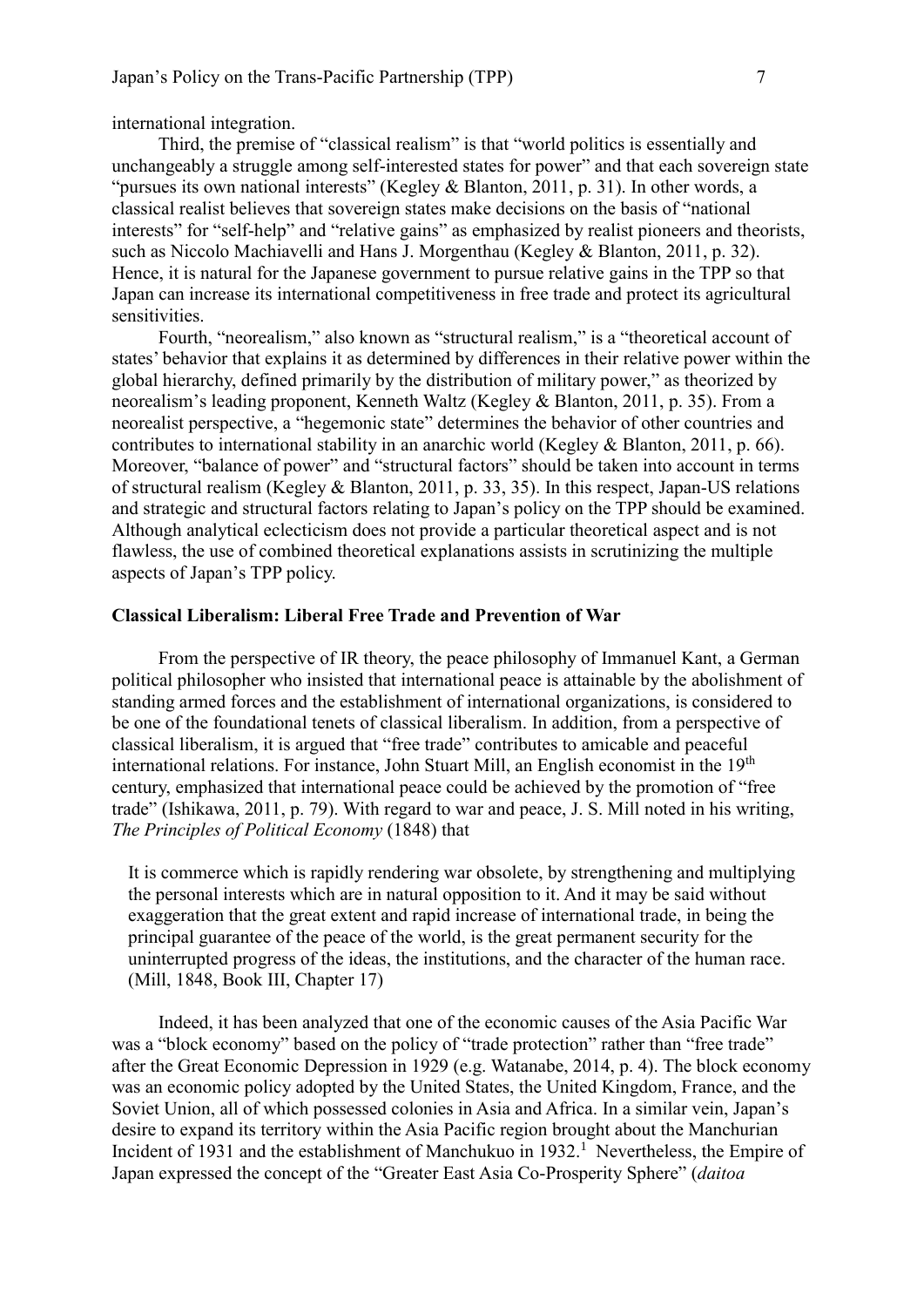*kyoeiken*) as an economic policy toward a regional hegemony in 1940 (Koga, 2006, p. 198). It has been argued that economic and political history of the block economies of the 1930s and the so-called "ABCD economic encirclement" (America, Britain, China, Dutch), especially "a US oil and scrap iron embargo" eventually drove the Japanese Empire into waging a war against the United States (Selden, 2009; Takahashi, 2011). In other words, it can be regarded as a historical lesson that it was not simply Japan's expansionism that led to Japan's involvement in the war but that an "economic block" based on "trade protection" rather than "free trade" paved the way for the Asia Pacific War.

Based on the lesson of the Asia Pacific War having been precipitated in part by the economic blocks and the extreme trade protectionism of the 1930s, the international community decided to establish the United Nations for the maintenance of international peace and security. Likewise, the International Monetary Fund (IMF) and the International Bank for Reconstruction and Development (IBRD), or the World Bank, were organized in 1946 with a view to facilitating international free trade and financial assistance. In the Cold War political context, the United States and the Western camp decided on the General Agreement on Tariffs and Trade (GATT) in order to promote international trade liberalization in 1948. The purpose of the GATT was to promote worldwide free trade and peaceful resolution of international trade disputes (Horiuchi, 2006, pp. 125-127).

In 1952, the Japanese government applied for GATT membership, and Japan became a formal member state of the GATT in September 1955 (Forsberg, 1998, pp. 185-187). Still, the United Kingdom and other European countries feared, from a trade protectionist perspective, that "Japan would resort to predatory trade practices" and invoked Article 35, or the "general escape clause," virtually excluding Japan from GATT privileges (Forsberg, 1998, pp. 190- 191). Meanwhile, Prime Minister Hayato Ikeda made diplomatic endeavors to resolve Japan's unequal economic partnerships with the United Kingdom and other European countries, and finally put an end to the discriminatory situation in 1963 (Tadokoro, 2011, pp. 114-115).

From 1947 to 1994, there were eight rounds of GATT discussions despite its "provisional" nature. In the first round, which took place in 1947, 23 member states gathered in Geneva in order to discuss the issue of tariffs. Japan joined the fourth round of GATT discussions in 1956. Japan participated in the following rounds: the Dillon Round (1960- 1961), the Kennedy Round (1964-1967), the Tokyo Round (1973-1979), and the Uruguay Round (1986-1994). In the Uruguay Round, the 123 member states agreed upon not only tariffs but also non-tariff measures, rules, services, intellectual property, dispute settlement, textiles, agriculture, and importantly, creation of the World Trade Organization (WTO) (WTO, 2016). As a result of the Uruguay Round, the Japanese government started to import rice as "minimum access rice" in April 1995, with "4% of domestic rice consumption, gradually increasing to 8% by 2000" (Kato, Gemma & Ito, 1997, p. 193). This agreement was also confirmed within the WTO and articulated during TPP negotiations (Yamashita, 2015). In short, from a classical liberalist viewpoint, the TPP is in line with the GATT as a provisional international regime as well as the WTO as an official international organization to facilitate a global free trade system that fundamentally contributes to peace and prosperity of international relations.

## **Neoliberalism: Mutual Interdependence and International Integration**

From a neoliberal perspective, the creation of a regional free trade network is regarded as precipitating "mutual interdependency" and "international integration," facilitated by "international cooperation" in an anarchic world. European countries succeeded in the creation of an international community i.e. the European Union (EU); similarly, the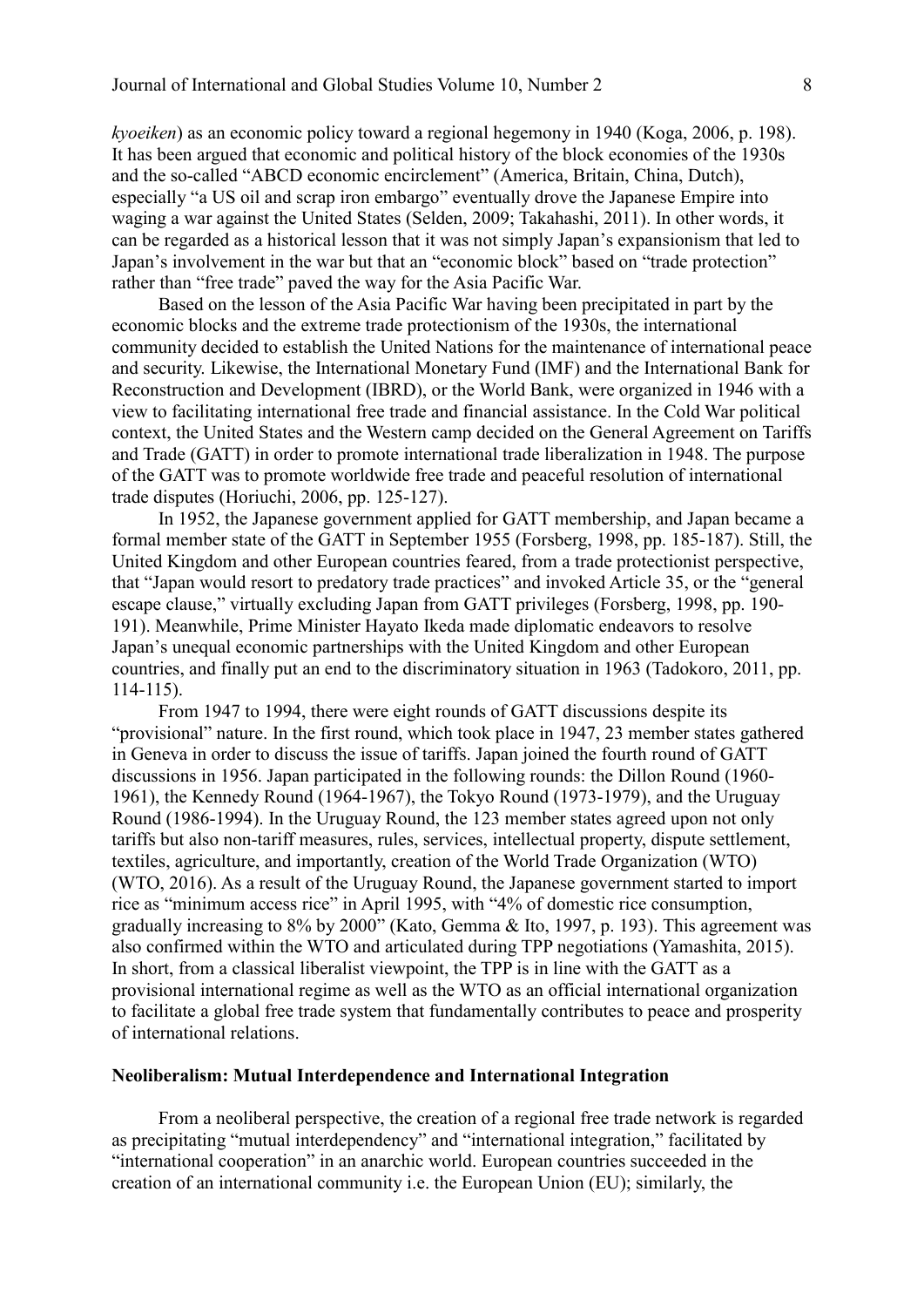negotiations of the TPP can be considered to be part of the development of regional economic integration in the Asia Pacific area, although the situations in Europe and the Asia Pacific are different.

Historically, the initial stages of the European integration process stemmed from the creation of the European Coal and Steel Community (ECSC), established based on the 1950 Declaration by French Foreign Minister Robert Schuman and the 1951 Paris Treaty. The purpose of the ECSC was to facilitate economic cooperation in the region, and it was also aimed at reducing international tension between Germany and France, which fought against each other over Alsace-Lorraine (Kitani, 2006, p. 24). Furthermore, the European Economic Community (EEC) and the European Atomic Energy Community (EURATOM) were created based on the 1957 Roman Treaty. By integrating the ECSC, the EEC, and the EURATOM, the European Community (EC) was founded in 1967. Importantly, the EC contributed not only to the economic stability of Europe but also to the peace and security of the region as a "non-war community," and the EU eventually developed into the EU in 1993 (Kitani, 2006, pp. 25-33). Thus, international integration in Europe was motivated not only by economic benefits but also by political stability on the basis of "international cooperation" which is consistent with the premise of neoliberalism.

In comparison with the regional integration process in Europe, the integration process within the Asia Pacific has been relatively gradual, and the TPP can be perceived as part of this economic and political integration process. Whereas the regional integration of Europe developed among the countries of Western Europe, basically excluding the Eastern European countries, the development of partnership in Asia has been in progress both in the East Asian region as well as the Asia Pacific region (Oya et. al., 2006; Terada, 2013).

In the Asian region, the Association of Southeast Asian Nations (ASEAN) was organized by five original countries in 1967. The ASEAN members decided not to be involved in the Vietnam War (1965-1975) and intended to create a "non-war" region. In 1971, the Zone of Peace, Freedom and Neutrality Declaration (ZOPFAN) was declared and the Treaty of Amity and Cooperation in Southeast Asia (TAC) was confirmed by the ASEAN member states. In 1995, the Treaty of Southeast Asia Nuclear Weapon-Free Zone (Bangkok Treaty) was signed in Bangkok and came into force in 1997. In 1999, ASEAN membership was expanded to 10 countries, and there were no armed conflicts among the member states. Therefore, the creation of the ASEAN has contributed to the peace and security of the Asian region (Koga, 2006, p. 199).

Japan as an economic power has been cooperative and supportive of the economic cooperation and regional integration of the Asia Pacific. Indeed, Japan's policy on economic cooperation in the Asia Pacific region dates back to the "Pacific Basin Cooperation Concept" (*kan taiheiyo rentai koso*), proposed by Prime Minister Masayoshi Ohira in 1978. Based on the concept, the Japanese government supported the establishment of the Asia Pacific Economic Cooperation (APEC), proposed and facilitated by Australian Prime Minister Bob Hawke in 1989. Japan also supported the initiation of the ASEAN to create the ASEAN Regional Forum (ARF) and became a member state in 1994. In December of 1997, in response to the Asian Economic Crisis which had begun in Thailand in July of that year, Japan, China, and South Korea were invited to the APEC Summit as APEC  $+3$ , with the objective of overcoming the economic crisis. In this context, Prime Minister Junichiro Koizumi proposed the creation of the "East Asian Community" in 2002. In the meanwhile, Australian Prime Minister Kevin Rudd made a proposal to establish the "Asia Pacific Community" in 2008, and the concept was supported by Japanese Prime Minister Yasuo Fukuda and welcomed by US President Barack Obama (Koga, 2006, pp. 200-205; Akimoto, 2013), although the regional integration process has been relatively incremental.

In this context, TPP negotiations can be recognized as a new trend toward the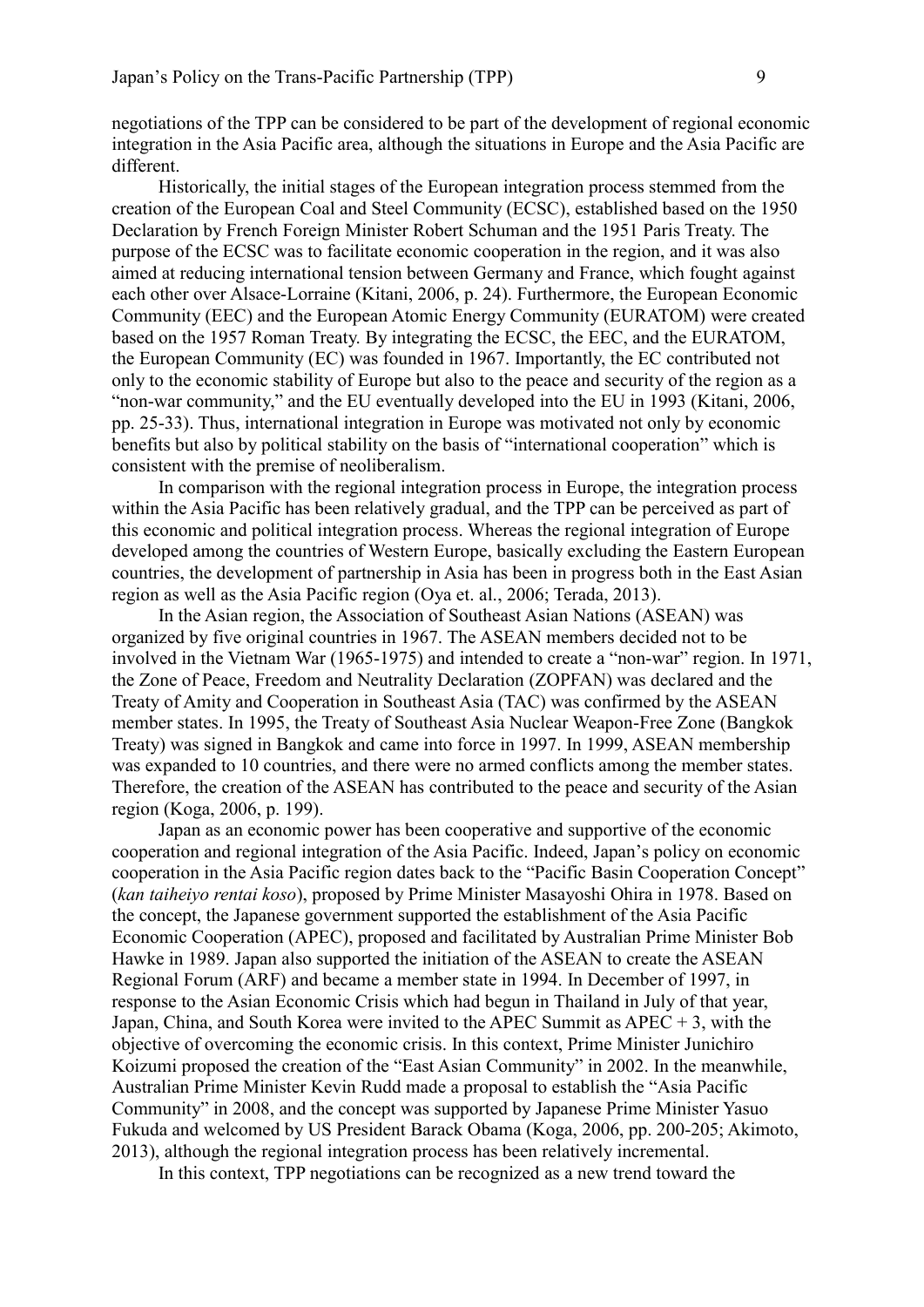economic integration of the area. Indeed, it is fair to argue that the negotiation and formation of the TPP is one of the "overlapping" and "multilayered" economic integration processes occurring in the Asia Pacific region, which has also witnessed other regional architectures, such as the RCEP including ASEAN + 6 (Japan, China, South Korea, India, Australia, and New Zealand) and the FTAAP as a free trade zone by APEC member states in progress (Oba, 2016).

Japan's support for the TPP could facilitate a Japan-China-Korea FTA, which may pave the way for the subsequent entry of other Asian countries into the TPP, in something of a "domino effect." In this way, Japan will be able to contribute to the regional trade liberalization of the area, which includes the formation of the FTAAP, as examined by Hiroko Ota, Professor at the National Graduate Institute for Policy Studies (Keizai Seicho Forum, 2016, pp. 17-18). As the premise of neoliberalism states, Japan's policy on the TPP will be contributive to the international integration and trade liberalization in the Asia Pacific region.

# **Classical Realism: Pursuit of National Interests and Trade Protectionism**

From a classical realist perspective, it is natural for Japan to protect its national interests. Yet both opponents and proponents of Japan's involvement in the TPP have based their arguments on the protection of Japan's national interests. In the proponent camp, it has been considered not only that Japan's participation in the TPP would contribute to its national interests and national security by strengthening both its political assertiveness and the Japan-US alliance but also that the agreement could lead directly to Japan's economic growth at the same time (Oyane & Onishi, 2016, pp. 65-67).

As previously observed, the TPP is in line with the GATT/WTO free trade systems, but the WTO was recognized as too complicated and not sufficiently effective. Therefore, WTO member states decided to enter into other bilateral free trade agreements (FTAs) as well as economic partnership agreements (EPAs) in search of arrangements that would better serve their respective national interests. Whereas FTAs are aimed at facilitation of trade liberalization by reducing or eliminating tariffs, EPAs include investment and trade rules such as indication of origin, intellectual property, etc. The Japanese government concluded an EPA with Singapore in 2002 for the first time, and with Mexico (2005), Malaysia (2006), Chile (2007), Thailand (2007), Indonesia (2008), Brunei (2008), ASEAN (2008), the Philippines (2008), Switzerland (2009), Vietnam (2009), India (2011), Peru (2012), Australia (2015), and Mongolia (2016), and signed with the EU in 2018. According to the Ministry of Foreign Affairs (MOFA), Japan's "economic diplomacy" toward FTA, EPA, and TPP is considered to be significant for enhancement of Japan's national interests (MOFA, 2016).

In terms of "national interests," the LDP used to be opposed to Japan's participation in the TPP negotiations under the DPJ government. However, the LDP was against those TPP negotiations that might force Japan to eliminate tariffs "with no sanctuary." For this reason, the LDP supported Japan's involvement in TPP negotiations on the condition that Japan would protect five critical agricultural exports: rice, wheat, pork and beef, dairy, and sugar, which are vital to Japan's national interests. Indeed, Prime Minister Abe emphasized the point regarding "sanctuary" at a press conference on 15 March 2015:

We will keep our promise with the people of Japan. This is why I had a meeting with President Obama, from which I confirmed that a prior commitment to eliminate tariffs with no sanctuary is not a requirement for participating in the TPP negotiations. (Prime Minister of Japan and His Cabinet, 2013, March 15)

At the same time, Abe stressed that Japan's participation in the TPP could contribute to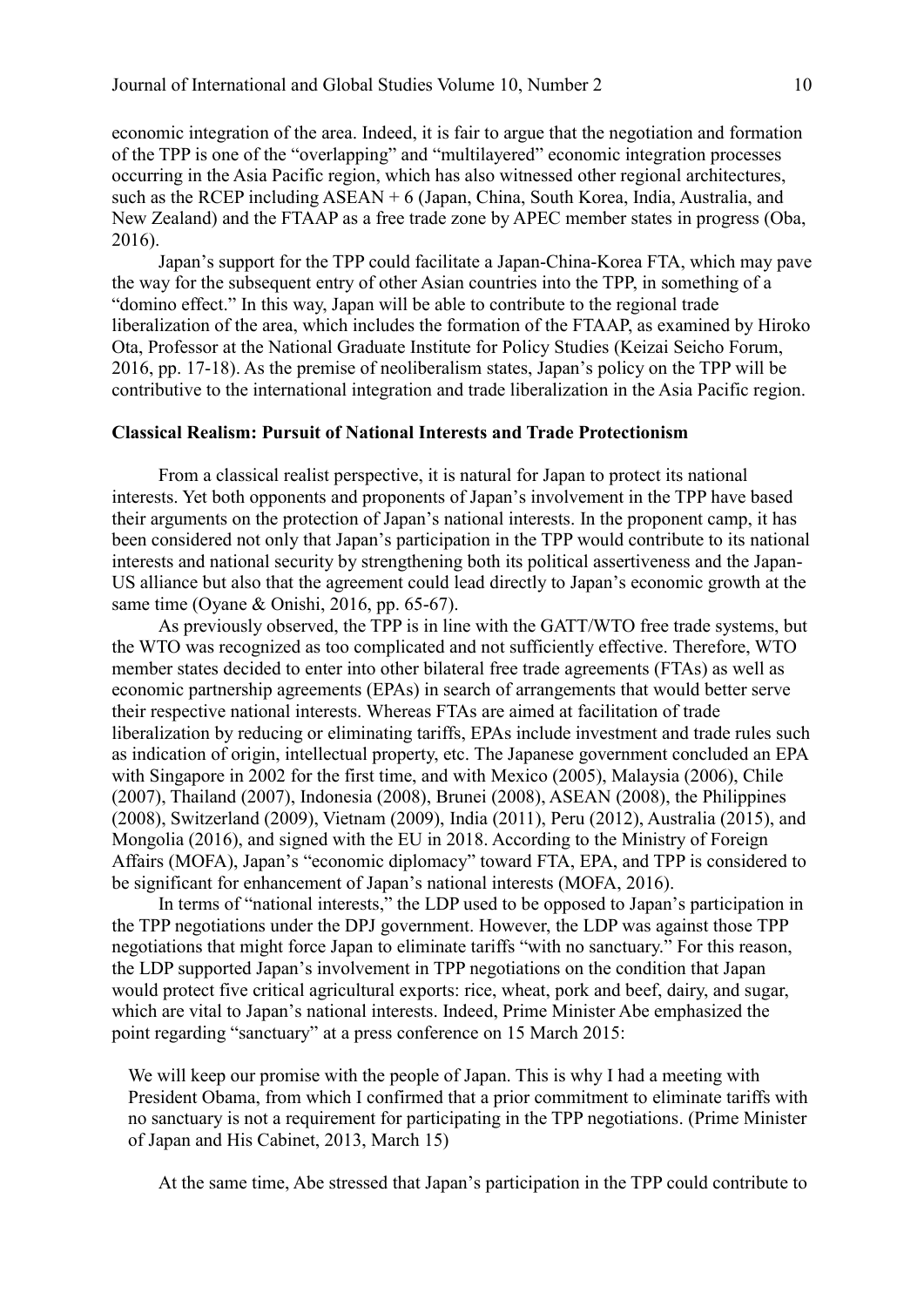Japan's national interests, stating, "I firmly believe that creating new rules in the Asia Pacific Region with these countries is not only in Japan's national interests, but also certain to bring prosperity to the world," and, "I will firmly defend Japan's sovereignty and, through the negotiations, achieve the best way based on our national interests" (Prime Minister of Japan and His Cabinet, 2013, March 15).

In order to clarify the merit of the TPP, the Japanese government estimated the economic effects of the TPP. According to the research conducted by the Cabinet Secretariat in October 2010, it was estimated that Japan's GDP would be increased to 0.48 - 0.65 %, or 2.4 - 3.2 trillion yen, in about 10 years as a result of Japan's participation in the TPP. Yet this estimate was based on the fact that Japan would eliminate all kinds of tariffs immediately upon ratification of the TPP, and therefore, the Ministry of Agriculture, Forestry, and Fisheries reported that the TPP would cause some 3.5 million people to be unemployed, unless the Japanese government took appropriate measures (NDL, 2012, p. 6).

In an application of the Global Trade Analysis Project (GTAP) Model proposed by Professor Thomas W. Hertel at Purdue University, the Japanese government estimated the economic effects of the TPP on the Japanese economy in 2010, 2013, 2015, and 2017. This is because the Cabinet Secretariat of Japan considered the GTAP Model to be a global standard tool for analysis of economic effects. In 2010 and 2013, the Japanese government estimated the economic effects of the TPP on the condition that the TPP agreement would require Japan to eliminate tariffs immediately after the agreement was enacted. In 2015, on the other hand, the government calculated the economic effects of the TPP based on the basic agreement that was outline in October 2015 in Atlanta (NDL, 2016, pp. 4-6).

| Year | GOF.      | Export    | Import    | Consumption | Employment | Agriculture                |
|------|-----------|-----------|-----------|-------------|------------|----------------------------|
| 2013 | $+0.66%$  | $+0.55\%$ | $+0.60\%$ | $+0.61\%$   | N/A        | $-\frac{12}{3}$ trillion   |
| 2015 | $+2.59\%$ | $+0.60\%$ | $+0.61%$  | $+2.02\%$   | $+795,000$ | $-\frac{1}{2}210$ billion  |
| 2017 | $+1.5%$   | $+0.36\%$ | $-0.38\%$ | $+0.24\%$   | $+460,000$ | $-\frac{150}{150}$ billion |

Table 2: Economic Effects of the TPP on the Japanese Economy

Note: Estimation based on GTAP Model applied by the Japanese Government (NDL, 2016, p. 6; Cabinet Secretariat, 2017, December 12, p. 2)

In the TPP negotiations, the Japanese government negotiated for the protection or sanctuary of five critical agricultural products, and it turned out that Japan would not need to eliminate all tariffs straight away while the sanctuaries were in place. As a result, the estimations in 2013 and 2015 are rather different, and the 2015 estimation is relatively positive and beneficial to the Japanese economy. This can be recognized as an example of the Japanese government's efforts to protect and maximize its national interests in international relations on the basis of the premise of classical realism. As such, even after the US withdrew from the TPP, the economic effect analysis of the CPTPP by the Japanese government in December 2017 indicated that the TPP 11 would contribute to Japan's economic growth, as shown in Table 2.

# **Neorealism: External Pressure and Strategic Perspective**

In terms of neorealism, a hegemonic state plays a dominant role in international rulemaking processes in an anarchic international system; the hegemon also influences the decision making processes of other countries. In this regard, it would be fair to consider the possibility that Japan's initial decision to participate in the TPP was preconditioned by the hegemonic influence of the United States - especially during the George W. Bush administration. The reasons why the Bush/Obama administrations actively facilitated the TPP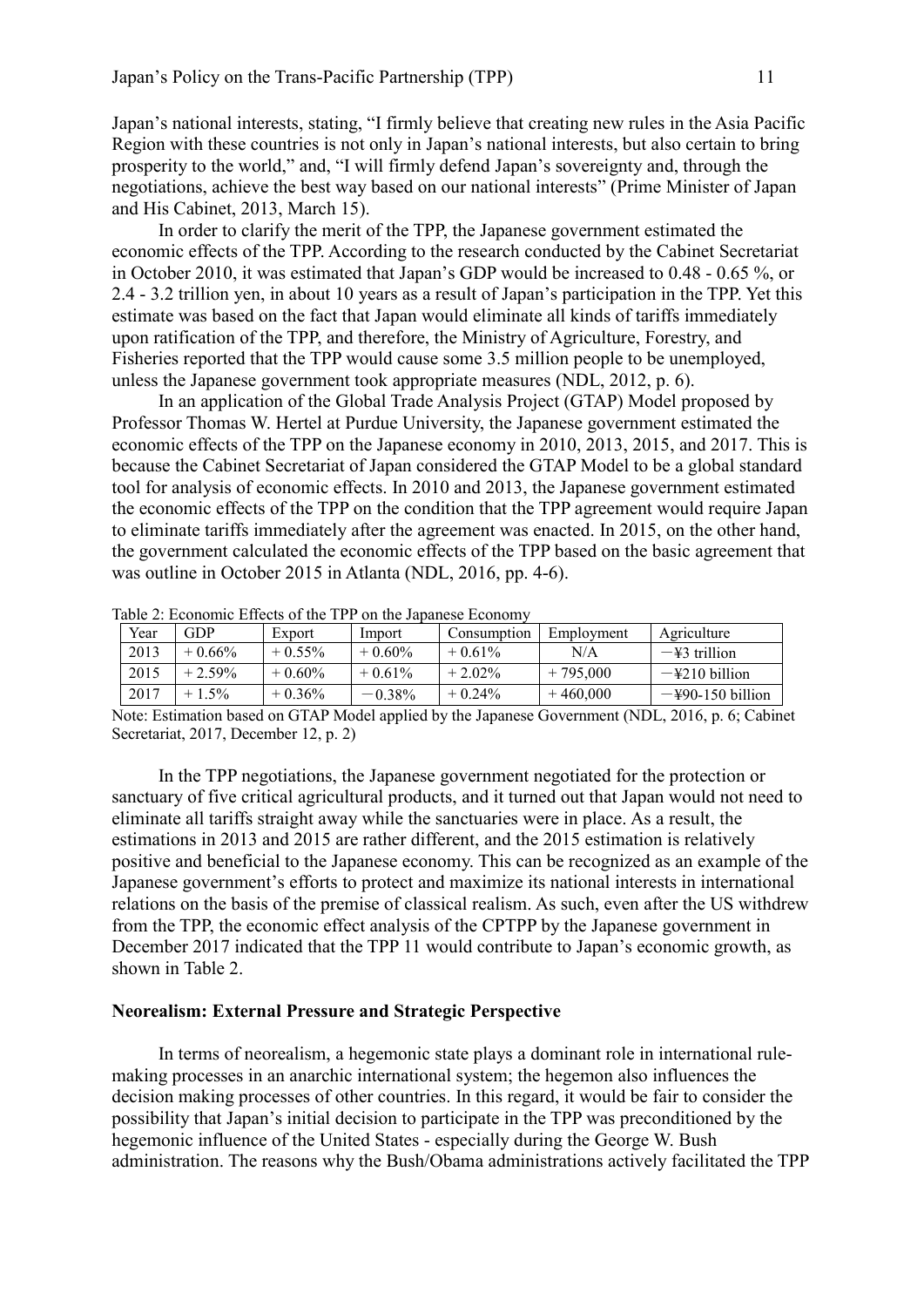was that through it, the United States would be able to maintain political leadership in the Asia Pacific region, where regional integration excluding the United States, such as ASEAN  $+ 3$  and ASEAN  $+ 6$ , had already been in progress. Hence, it can be argued that US leadership in the TPP negotiations not only contributed to the national interests of the United States (NDL, 2012, p. 9) but also influenced the TPP policy of the Japanese government.

The United States expressed its interest in the TPP during the George W. Bush administration, and Susan C. Schwab, a representative at the United States Trade Representative (USTR) during the Bush administration, stated on 6 March 2008 that US participation in the TPP could be important to the national security of the United States. Likewise, Thomas Donilon, Assistant to the President for National Security Affairs, made a similar comment on 6 October 2011 (Kato, 2013, p. 21).

From a neorealist perspective, it is natural for Japanese policymakers to seek to strengthen the Japan-US relations because Japan structurally depends on the military power of the United States, a dependence that was initially founded upon the basis of the Japan-US Security Treaty. In this respect, Japan's economic cooperation with the United States enhances the credibility and functionality of the Japan-US alliance. Indeed, Article 2 of the Japan-US Security Treaty refers to the significance of the bilateral "economic cooperation" as follows:

The Parties will contribute toward the further development of peaceful and friendly international relations by strengthening their free institution, by bringing about a better understanding of the principles upon which these institutions are founded, and by promoting conditions of stability and well-being. They will seek to eliminate conflict in their international economic policies and will encourage economic collaboration between them. (MOFA, 2014)

Given Article 2 of the Japan-US Security Treaty, it is logical to recognize that the TPP contains strategic implications for the Japan-US relations. Kazuya Sakamoto of Osaka University, for instance, noted that the TPP, which contributes to the bilateral political values and economic collaboration, is consistent with Article 2 of the Japan-US Security Treaty (Sakamoto, 2016, p. 24). Shotaro Yachi discussed military and security aspects of the TPP, and the significance of the Japan-US military alliance as well as the maintenance of the balance of power in the Asia Pacific region (Yachi, 2010).

Likewise, in terms of strategic implications of the TPP, Thomas Kato observed that Japan's policy on the TPP is consistent with Japan's security policy on the right to collective self-defense in that both would be able to strengthen the Japan-US relations. Moreover, Kato argued that the strategic connotation of the TPP can be seen in the fact that Japan has participated in the Rim of the Pacific Exercise (RIMPAC), composed of the military forces of the TPP participants, i.e. the United States, Australia, Canada, Mexico, Malaysia, Singapore, Peru, and New Zealand (Kato, 2013, pp. 128-129). In this sense, some analysts have observed that the TPP could be regarded by Beijing as an "economic containment" policy (e.g. Drysdale, 2011; Kujiraoka, 2016).

As pointed out by Hugh White, Professor of Strategic Studies at the Strategic and Defense Studies Centre of the Australian National University, the primary aim of the US policy toward China is "to preserve [the US's] position as the primary strategic power in Asia," and if it fails, "the biggest risk is not that China will throw America out and establish its own hegemony over Asia but that the two countries will be drawn into prolonged and inconclusive strategic rivalry carrying immense economic costs and strategic risks – including the risk of major, even nuclear, war" (White, 2013). This is a nightmare scenario for both the United States and China and consistent with a warning by neorealist theorist John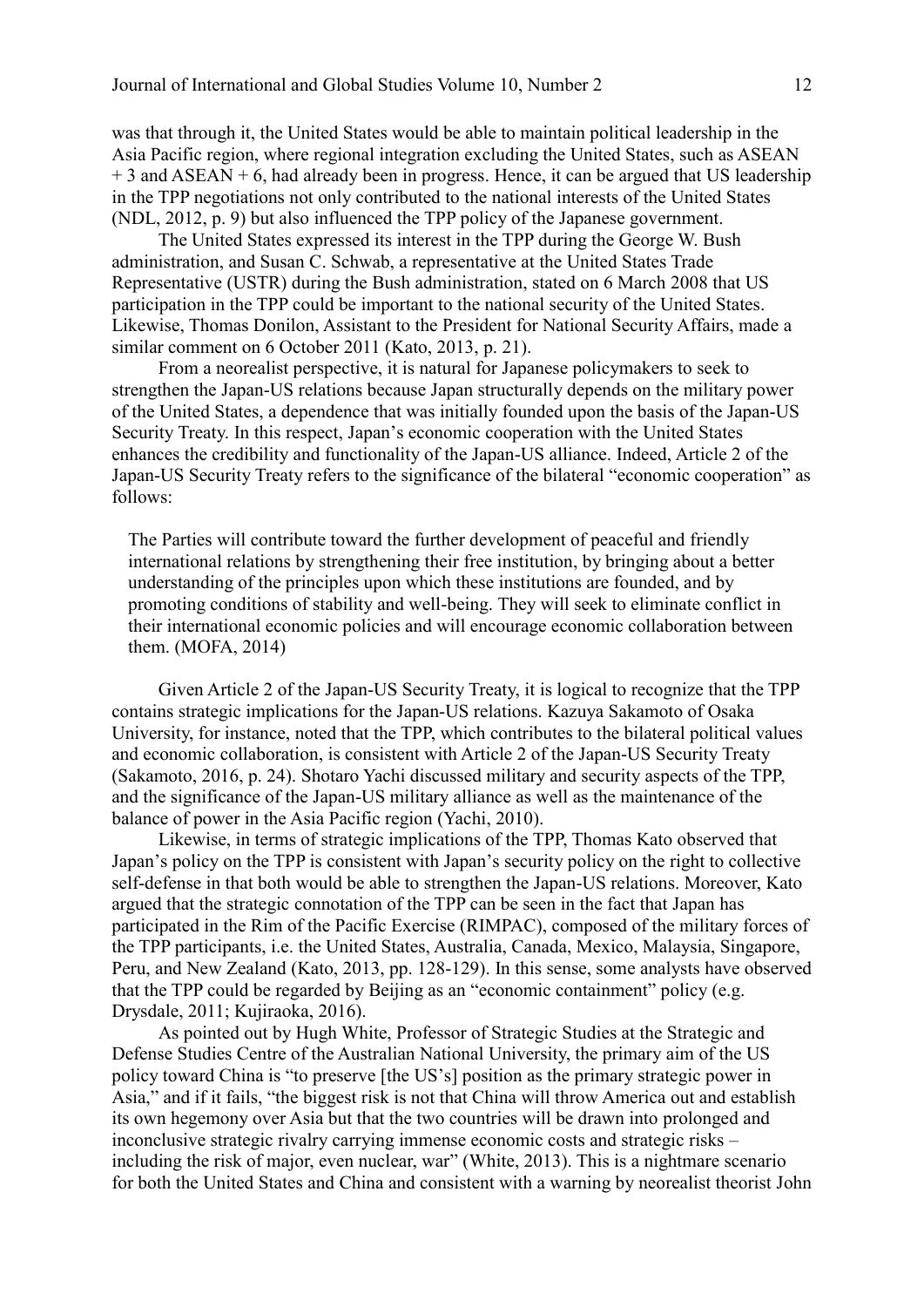#### Mearsheimer (2001).

Some have argued that the US policy on the TPP should be regarded as "counterbalancing" rather than "containing" China (Manning, 2013). It was argued that successive presidents of the United States, from Nixon to Obama, "have pursued a policy of facilitating China's economic modernization and integration into the international system" instead of attempting to contain or restrict it (Manning, 2013). Also, it was clarified that despite any connection between China's economic rise and US economic interests in Asia, the United States pursues trade policy based on its own national interests not based on how the policy will affect the economic power of China. This argument was extended to say that the US policy on the TPP would not be judged as "containment policy", because China cannot be perceived as a direct and imminent threat to the United States (e.g. Sakamoto, 2013, p. 7).

Regardless of whether the US policy vis-à-vis China is one of "containment" or "counterbalance," the Bush and Obama administrations both recognized that Japan's participation in the TPP could amplify "both the economic and strategic importance of the TPP for the US," as observed by Aurelia George Mulgan, Professor at the University of New South Wales (Mulgan, 2016; Teh, 2016, p. 8). During the Trump administration, Trump encouraged Japan to sign the Japan-US bilateral trade deal (Harris, 2018), as the United States and China were then entrapped in the so-called "trade war" (BBC, 2018, December 2). Nonetheless, the Japanese government has pursued involvement in the TPP even without the United States based on Japan's own "national interests" and "international cooperation" in the Asia Pacific. Thus, it is not only the neorealist perspective that remains a critical one to understanding Japan's participation in the TPP, but the other three theoretical perspectives are also important and necessary to comprehend Japan's policy with respect to the TPP Agreement.

#### **Conclusion**

This paper has examined Japan's policy on the TPP from the perspectives of IR theory in combination with analytic eclecticism. There exists strong criticism against Japan's policy on the TPP, while the Japanese government has supported the agreement. In academic literature, there are both opponents and proponents of Japan's involvement in the TPP, and this paper has highlighted a perception gap between the arguments.

From the perspective of classical liberalism, the TPP is consistent with the tradition of "liberal free trade," as proposed by Adam Smith. From a theoretical viewpoint, the free trade system leads to peaceful international relations. For this reason, the section of the paper on classical liberalism clarifies how "trade protectionism" in the 1930s caused economic blocks, which finally led the Empire of Japan to the Asia Pacific War. It also contextualizes the historical development of trade liberalization and argues that the GATT/WTO system is congruous with the similar free trade systems, including the TPP. Therefore, it is theoretically natural for Japan to join the TPP in the context of liberal free trade system.

Employing a neoliberal viewpoint, Japan's policy on the TPP can be regarded as an effort to facilitate "international integration," as part of "international cooperation" in the world of "mutual interdependence." This section of the paper comparatively analyzes the integration process of Europe and the Asia Pacific region. The integration process of Europe was initiated by the creation of the ECSC, and the community was expanded into the EC, and finally developed into the EU. In the Asia Pacific, currently, the ASEAN, the APEC, and the ARF are recognized as the footprints of regional integration. From a neoliberal viewpoint, Japan's policy on the TPP as well as the RCEP and the FTAAP can be identified as endeavors to promote the regional integration of the Asia Pacific.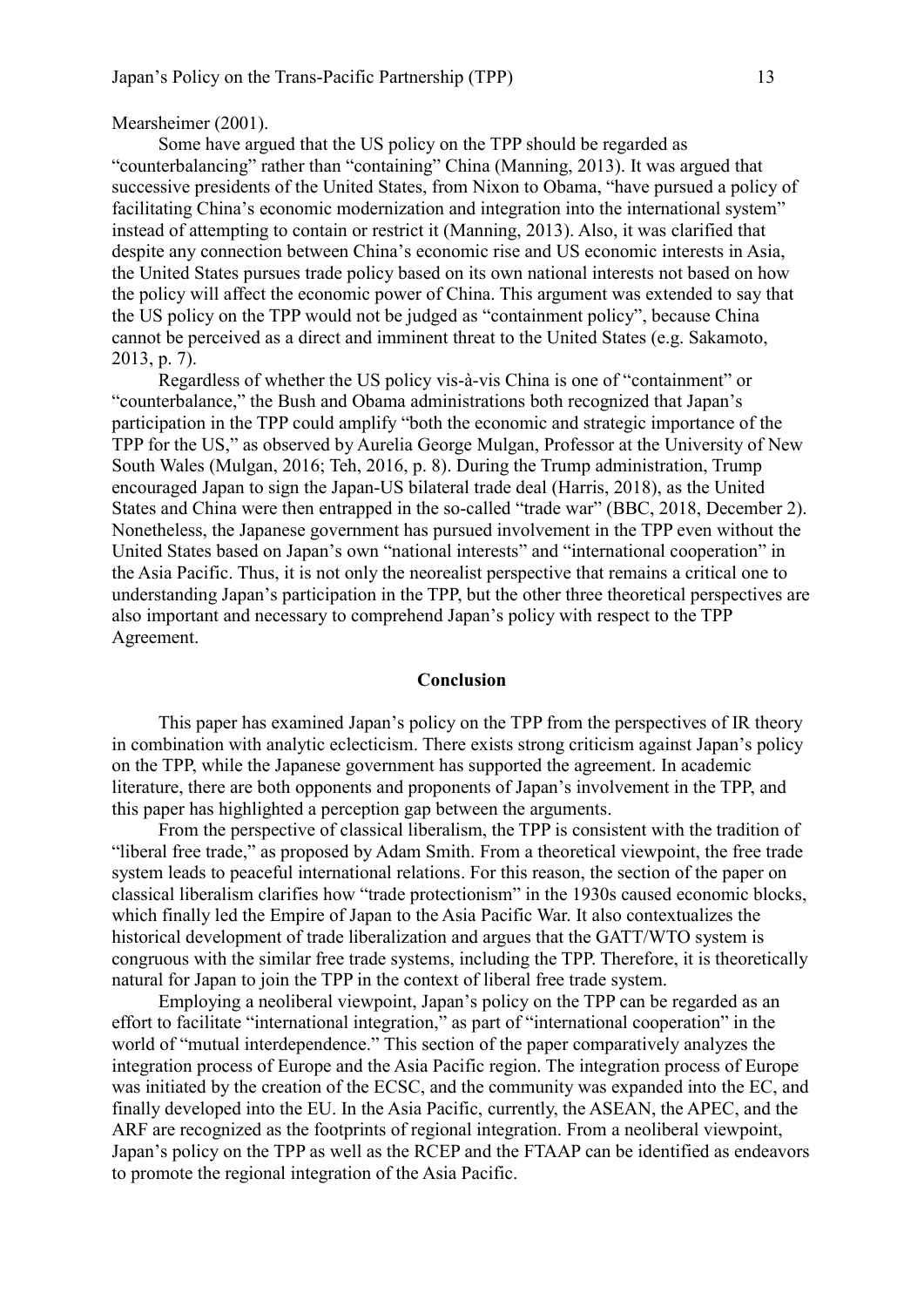Classical realism, which values "national interests," also provides theoretical explanations regarding Japan's TPP policy. It has been proposed in this paper that the Japanese government facilitated the EPA and the TPP to maximize Japan's national interests as explained by the Ministry of Foreign Affairs of Japan. Indeed, the Japanese government joined the TPP on the condition that Japan could protect or provide so-called "sanctuary" for five products: rice, wheat, meat (pork and beef), dairy, and sugar. More significantly, it has been clarified that Japan's participation in the TPP would contribute to the increase of Japan's GDP. To be sure, the classical realist perspective proves that Japan's TPP policy was determined in pursuit of national interests.

Within neorealism, it has been examined how the United States and the Japan-US military alliance influenced Japan's policy on the TPP. In terms of Article 2 of the Japan-US Security Treaty, Japan's involvement in the TPP would strengthen Japan-US relations not only in the field of defense arrangements but also in terms of bilateral economic cooperation. The Bush administration considered the TPP to be strategically important to national security of the United States. Therefore, the TPP can be regarded as a tool to reinforce the Japan-US alliance. Even after the US withdrawal from the TPP during the Trump administration, the United States has pressured Japan into participating in the bilateral trade deal, which would inevitably influence the TPP.

In conclusion, although this paper does not focus on the pros and cons on the TPP itself, this paper substantiates that the four theoretical perspectives assist in investigating Japan's policy on the TPP in an application of analytical eclecticism and IR theory. In sum, the Japanese government participated in the TPP negotiations to support the free trade tradition (classical liberalism), to achieve regional integration based on international cooperation (neoliberalism), to pursue Japan's national interests (classical realism), and to strengthen the Japan-US alliance system as well as strategic interests (neorealism). Although the United States under the Trump administration has seceded from the TPP, the TPP itself is important within the international free trade system, and it is expected that other Asia Pacific countries will seek to participate in the treaty in the future.

#### **Notes**

-

<sup>&</sup>lt;sup>1</sup> The Manchurian Incident (September 18, 1931), also known as the Mukden Incident, refers to 'seizure of the Manchuria city of Mukden by Japanese troops in 1931, which was followed by the Japanese invasion of all of Manchuria and the establishment of the Japanese-dominated state of Manchukuo' (Swift 2019).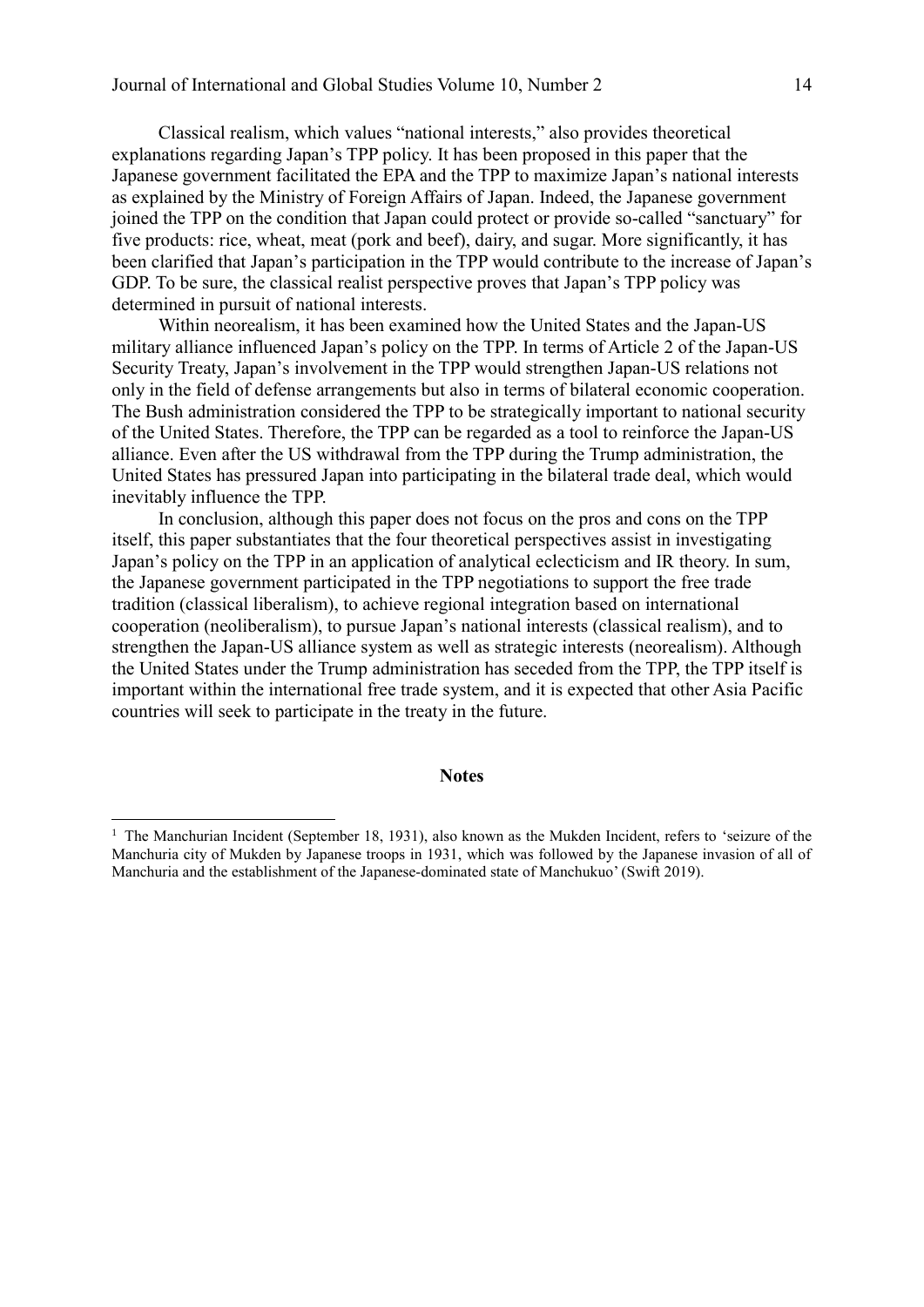# **References**

- Akimoto, D. (2013). The Japan-Australia security alignment: Its development and the implications for regional integration of the Asia Pacific. *Electronic Journal of Contemporary Japanese Studies*, 13 (4).
- *Asahi Shimbun*. (2012, November 22). Editorial LDP manifesto offers no convincing plan to tackle pressing challenges. Retrieved March 26, 2016, from http://ajw.asahi.com/article/views/editorial/AJ201211220049
- Backer, L. C. (2014). The trans-pacific partnership: Japan, China, the U.S., and the emerging shape of a new world trade regulatory order. *Washington University Global Studies Law Review*, 13 (1), 49-81.
- Baker, P. (2017). Trump abandons trans-pacific partnership, Obama's signature trade deal. *New York Times*. 23 January 2017. Retrieved November 29, 2018, from https://www.nytimes.com/2017/01/23/us/politics/tpp-trump-trade-nafta.html
- BBC. (2018, December 2). US-China trade war: Deal agreed to suspend new trade tariffs. Retrieved December 3, 2018, from https://www.bbc.com/news/world-latin-america-46413196
- Bhala, R. (2016). *TPP objectively: Law, economics, and national security of history's largest, longest free trade agreement*. Durham: North Carolina.
- Cabinet Secretariat. (2013, August 27). Dai 19 kai TPP kosho kaigo (The 19<sup>th</sup> TPP negotiations meeting). Retrieved September 27, 2016, from http://www.cas.go.jp/jp/tpp/pdf/2013/8/130827 tpp\_stakeholdermeeting.pdf
- Cabinet Secretariat. (2015, October 5). Trans-pacific partnership ministers' statement. Retrieved September 27, 2016, from
- http://www.cas.go.jp/jp/tpp/pdf/2015/10/151005\_tpp\_atlanta-statement(e).pdf Cabinet Secretariat. (2017, December 12). Nichi EU/EPA tono keizai koka bunseki
- (Economic effect analysis of Japan-EU/EPA etc.). Retrieved November 27, 2018, from
	- https://www.cas.go.jp/jp/tpp/torikumi/pdf/20171221\_eutpp\_bunsekigaiyo.pdf
- Cabinet Secretariat. (2018, March 8). Comprehensive and progressive agreement for transpacific partnership ministerial statement. Santiago, Chile. Retrieved November 17, 2018, from https://www.cas.go.jp/jp/tpp/tpp11/pdf/180308\_tpp\_statement\_jp.pdf
- Chaisse, J., Gao H. & Lo C. (Eds.). (2017). *Paradigm shift in international economic law rule making: TPP as a new model for trade agreements?* Singapore: Springer Nature.
- Das, A. & Singh S. (Eds.). (2018). *Trans-pacific partnership agreement: A framework for future trade rules?* New Delhi: SAGE Publications.
- Drysdale, P. (2011). China, economic containment and the TPP. *East Asian Forum*. 12 December 2011. Retrieved October 27, 2016, from
- http://www.eastasiaforum.org/2011/12/12/china-economic-containment-and-the-tpp/ Executive Office of the President. (2017, January 25). Withdrawal of the United States from the trans-pacific partnership negotiations and agreement. Retrieved November 17, 2018, from https://www.federalregister.gov/documents/2017/01/25/2017- 01845/withdrawal-of-the-united-states-from-the-trans--pacific-partnershipnegotiations-and-agreement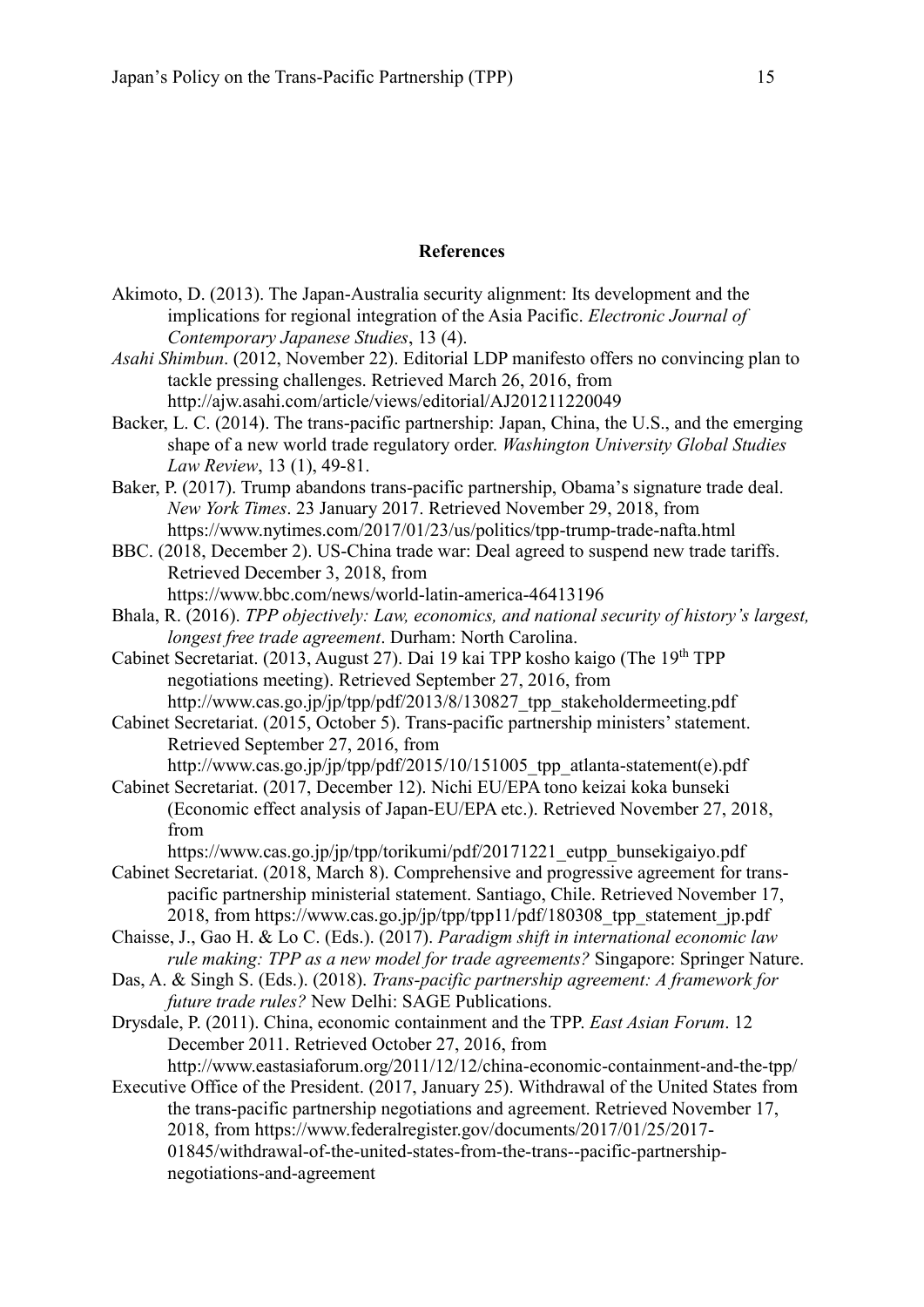- Forsberg, A. (1998). The politics of GATT expansion: Japanese accession and the domestic political context in Japan and the United States, 1948-1955. *Business and Economic History*, 27 (1), 185-195.
- Funabashi, Y. (2018). In America's absence, Japan takes the lead on Asian free trade. *The Washington Post*. 22 February 2018. Retrieved December 3, 2018, from https://www.washingtonpost.com/news/global-opinions/wp/2018/02/22/in-americasabsence-japan-takes-the-lead-on-asian-freetrade/?noredirect=on&utm\_term=.13f554de0085
- Harris, T. (2018). Abe's art of the deal: What the Japanese prime minister won in New York. *The Diplomat*. 2 October 2018. Retrieved December 3, 2018, from https://thediplomat.com/2018/10/abes-art-of-the-deal-what-the-japanese-primeminister-won-in-new-york/
- Horiuchi, H. (2006). Gatto no haran ni tonda shogai: Gatto seido no keisei katei o chushin ni (A stormy life of GATT: Concentrating on a development stage of GATT regime). *Nihon University GSSC Journal: The Bulletin of the Graduate School of Social Culture Studies, Nihon University*. 7, 125-135.
- House of Councillors. (2018, June 13). Voting result in the plenary session of the 196<sup>th</sup> Diet session. 13 June 2018. Retrieved November 18, 2018, from http://www.sangiin.go.jp/japanese/joho1/kousei/vote/196/196-0613-v001.htm
- Iokibe, M. (Ed.). (2011). *Sengo nihon gaiko shi (The diplomatic history of postwar Japan, 3rd ed.)*. Tokyo: Yuhikaku.
- Ishikawa, K., Umada, K. & Watanabe Y. (Eds.). (2014). *TPP kosho no ronten to nihon: Kokueki o meguru kobo. (The points of the TPP negotiation and Japan: Offense and defense in search of national interests)*. Tokyo: Bunshindo.
- Ishikawa, T. (2011). Tairitsu to kyocho: Riberarizumu and neoriberarizumu (Confrontation and cooperation: Liberalism and neoliberalism). Murata K. et. al. (Eds.). (2011). *Kokusai seijigaku o tsukamu (The essentials of international politics)*. Tokyo: Yuhikaku, 79-98.
- Ito, M. (2016). TPP ni shoki ari! (There are business chances in the TPP!). *TKC senryaku keieisha (The strategic manager)*. April, 22-25.
- Iwatsuki, K. (2013). Kokka shuken o obiyakasu ISD joko no kyofu (Fear of ISD clause that threatens sovereignty). In Nakano, T. (Ed.). (2013). *TPP kuroi joyaku (TPP as a black treaty)*. Tokyo: Shueisha, 95-118.
- *Japan Times*. (2018, May 18). Lower house passes bill to ratify trans-pacific partnership trade deal. Retrieved November 18, 2018, from https://www.japantimes.co.jp/news/2018/05/18/business/lower-house-passes-billratify-trans-pacific-partnership-trade-deal/#.W\_C2FGNlJMs
- *Jiji Tsushin*. (2016, October 27). TPP kyoko saiketsu kensei (Check forcible passage of the TPP). Retrieved October 28, 2016, from http://headlines.yahoo.co.jp/hl?a=20161027-00000094-jij-pol
- Kato, T., Gemma, M. & Ito, S. (1997). "Implications of the minimum access rice import on supply and demand balance of rice in Japan." *Agricultural Economics*, 16, 193-204.
- Kato, T. (2013). *Beikoku no shiten (A U.S. view on TPP)*. Tokyo: Public Brain.
- Katzenstein, P. (2008). *Rethinking Japanese security: internal and external dimensions*. New York: Routledge.
- Kegley, C. W. & Blanton, S. L. (2011). *World politics: Trend and transformation*. Boston: Wadsworth.
- Keizai Seicho Forum (Japan Economic Growth Forum). (2016). *TPP de hiraku nihon keizai (The opening of Japanese economy by the TPP)*. Tokyo: Seisansei Shuppan.
- Kelsey, J. (Ed.). (2011). *No ordinary deal: Unmasking the trans-pacific partnership free*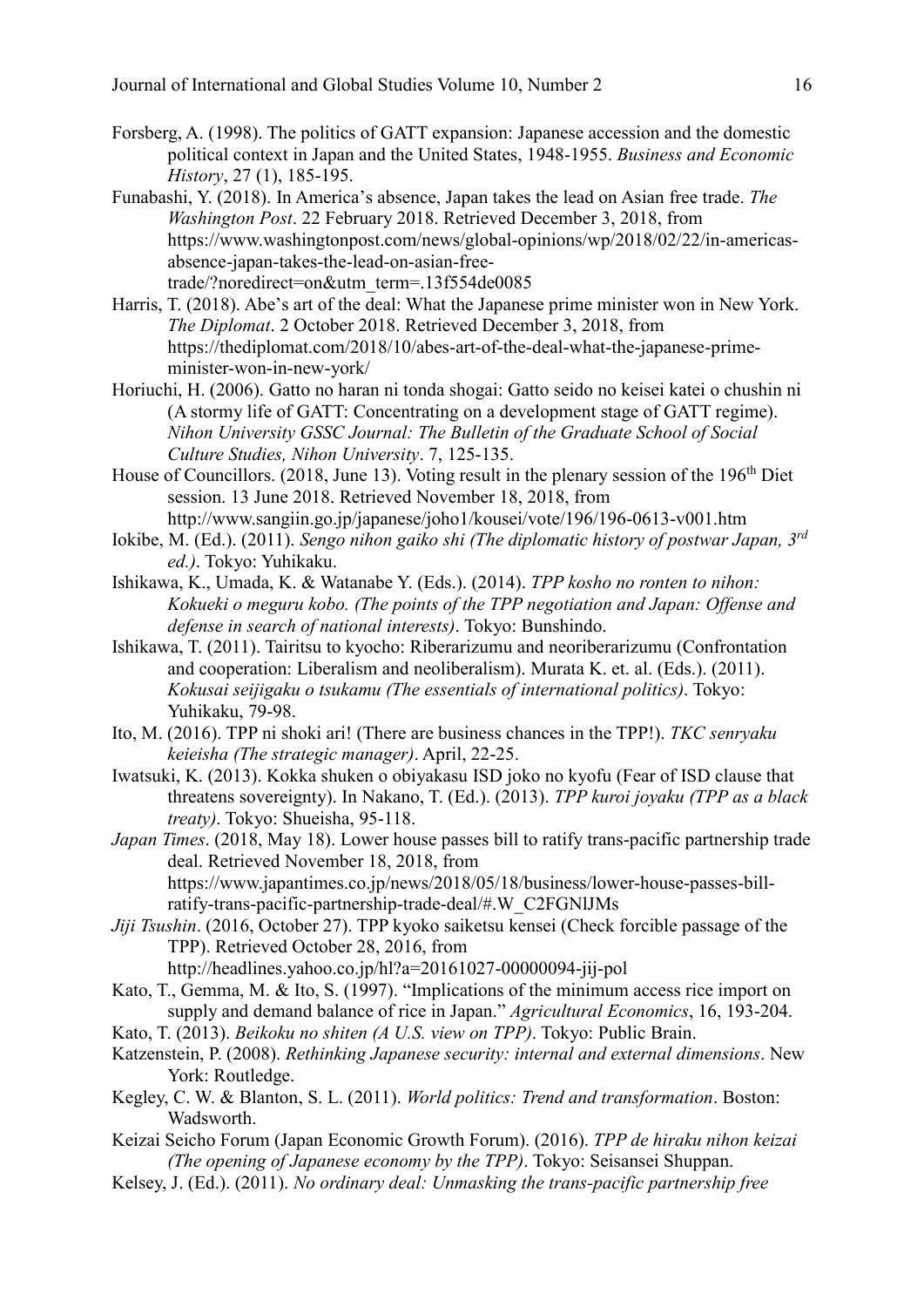*trade agreement*. NSW, Australia: Allen & Unwin.

- Kelsey, J. (2013). *Hidden agendas: What we need to know about the TPPA*. Wellington: Bridget Williams Books.
- Kerr, A. J. (2016). The trans-pacific partnership and the construction of a syncretic animal welfare norm. *Duke Environmental Law & Policy Forum*, 27 (1), 155-178.
- Kim, J. (2013). Japan and the trans-pacific partnership (TPP): Rule setter or follower? *Journal of Asia-Pacific Studies (Waseda University)*, 21 (August 2013), 193-203.
- Kim, J. (2016). *Nihon no tsusho seisaku tenkan no seiji keizaigaku (The political economy of Japanese trade policy shift: FTA, TPP and domestic politics)*. Tokyo: Yushindo.
- Kim, G. P. (2018). Japan's TPP strategy. *World Economy Brief*, 8 (7), 1-6.
- Kitani, T. (2006). Oshu togo no shuppatsu to jitsugen (The start and realization of the integration of Europe). Oya, Y., Koga, K. & Takida, G. (Eds.). (2006). *EU to higashi asia kyodotai (The EU and the East Asian community)*. Nara: Kizasu Shobo, 22-37.
- Koga, K. (2006). Nihon no tai higashi ajia gaiko (Japanese diplomacy toward East Asia). Oya, Y., Koga, K. & Takida, G. (Eds.). (2006). *EU to higashi asia kyodotai (The EU and the East Asian community)*. Nara: Kizasu Shobo, 192-205.
- Kujiraoka, H. (2016). *Dokyumento TPP kosho: Ajia keizai haken no yukue (A document of the TPP negotiation: The future of hegemony in Asia)*. Tokyo: Toyo Keizai Shinposha.
- Manning, R. A. (2013). US counterbalancing China, not containing. *East Asia Forum: Economics, Politics and Public Policy in East Asia and the Pacific*. 9 July 2013. Retrieved October 7, 2016, from
- http://www.eastasiaforum.org/2013/07/09/us-counterbalancing-china-not-containing/ Mearsheimer, J. (2001). *The tragedy of great power politics*. New York: Norton.
- Mill, J. S. (1848). *The principles of political economy: With some of their applications to social philosophy*. (Book III, Chapter 17). Retrieved October 17, 2016, from http://socserv2.socsci.mcmaster.ca/~econ/ugcm/3ll3/mill/prin/book3/bk3ch17
- MOFA (Ministry of Foreign Affairs, Japan). (2011). The status quo of the TPP agreement. Retrieved November 24, 2018, from https://www.mofa.go.jp/mofaj/gaiko/tpp/pdfs/tpp01\_06.pdf
- MOFA.  $(2012,$  December 17). TPP agreement: The outline of the 15<sup>th</sup> negotiation meeting. Retrieved November 24, 2018, from
	- https://www.mofa.go.jp/mofaj/gaiko/tpp/pdfs/tpp\_15\_121217.pdf
- MOFA. (2014). Japan-U.S. security treaty. Retrieved October 26, 2016, from http://www.mofa.go.jp/region/n-america/us/q&a/ref/1.html
- MOFA. (2016). Keizai gaiko: Keizaijo no kokueki no kakuho/zoshin (Economic diplomacy: Securing and enhancing economic national interests). Retrieved October 24, 2016, from http://www.mofa.go.jp/mofaj/gaiko/kokueki.html
- MOFA. (2017, November 11). Agreement at the ministerial level on the TPP negotiations among 11 countries (Statement by foreign minister Taro Kono). Retrieved November 17, 2018, from https://www.mofa.go.jp/press/release/press4e\_001788.html
- Mulgan, A. G. & Honma, M. (Eds.). (2015). *The political economy of Japanese trade policy*. Basingstoke: Palgrave Macmillan.
- Mulgan, A. G. (2016). Securitizing the TPP in Japan: Policymaking structure and discourse. *Asia Policy*, 22, 193-221.
- Murakami, M. (2013). TPP de gisei ninaru nihon no iryo (Japan's medical services victimized by the TPP). In Nakano, T. (Ed.). (2013). *TPP kuroi joyaku (TPP as a black treaty)*. Tokyo: Shueisha,165-194.
- Nakano, T. (2011). *TPP bokokuron (TPP without a country)*. Tokyo: Shueisha.
- Nakano, T. (Ed.). (2013). *TPP kuroi joyaku (TPP as a black treaty)*. Tokyo: Shueisha.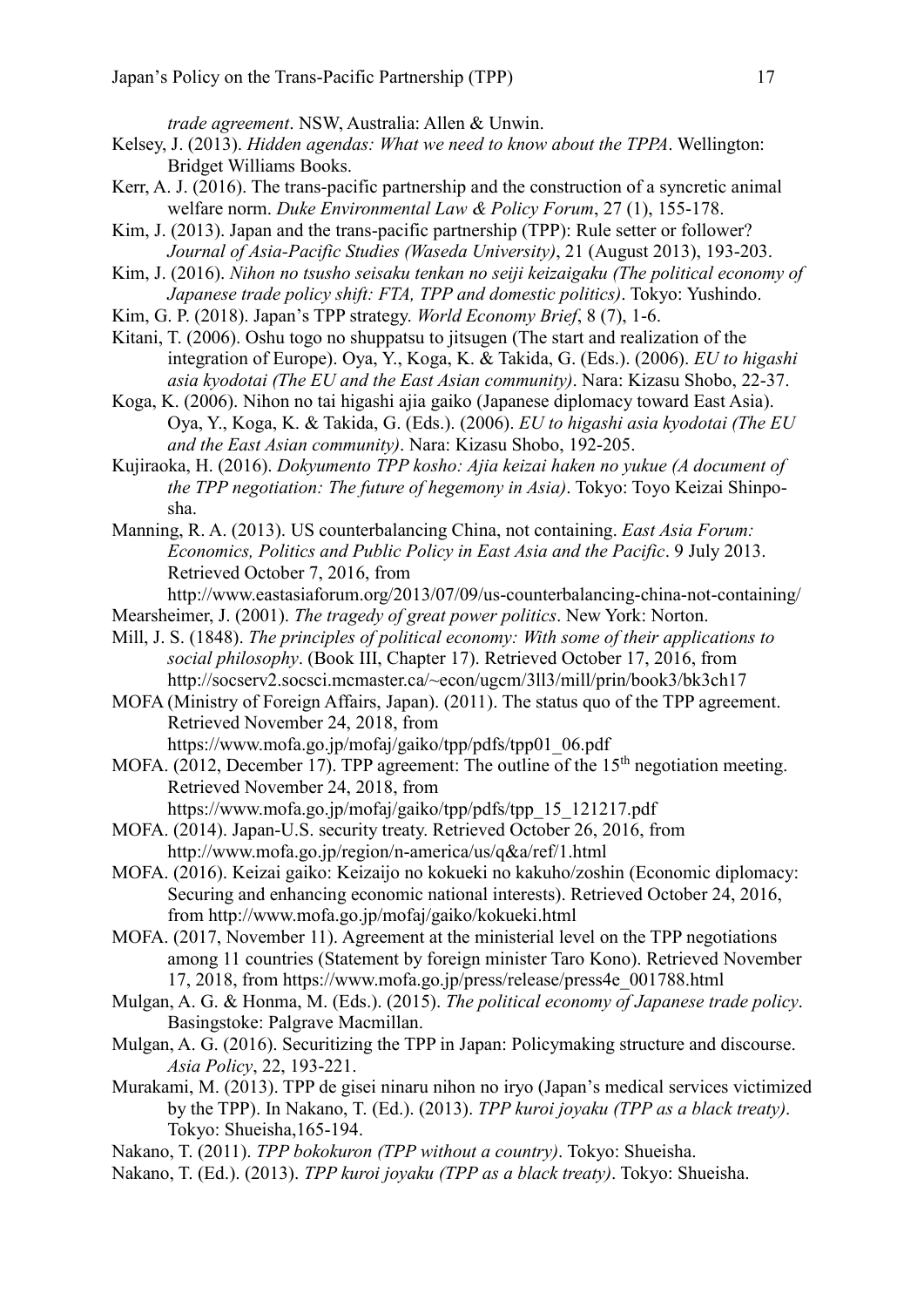- NDL (National Diet Library). (2012). Kantaiheiyo keizai renkei kyotei (TPP) o meguru doko to kadai (The trend and challenges regarding the trans-pacific economic partnership (TPP) agreement). *Issue Brief*, 735.
- NDL. (2016). TPP no keizai koka ni kansuru kakushu bunseki (Several types of analyses regarding the economic effect of the TPP). *Issue Brief*, 920.
- New Zealand Foreign Affairs and Trade. (2016). Trans-pacific strategic economic partnership (P4). Retrieved March 23, 2016, from https://www.mfat.govt.nz/en/trade/free-trade-agreements/free-trade-agreements-inforce/p4/
- New Zealand Government. (2018, October 31). CPTPP underway Tariff cuts for our exporters on December 30. Retrieved November 23, 2018, from https://www.beehive.govt.nz/release/cptpp-underway-%E2%80%93-tariff-cuts-ourexporters-december-30
- Oba, M. (2016). TPP, FTAAP, and RCEP: Multilayered regional economic integration and international relations. *Asia-Pacific Review*, 23 (1), 100-114.
- Office of the United States Trade Representative. (2013, July 23). Statement of 18<sup>th</sup> round of trans-pacific partnership negotiations in Kota Kinabalu, Malaysia: TPP negotiators press ahead in Malaysia, welcome Japan's entry. Retrieved April 5, 2016, from https://ustr.gov/trade-agreements/free-trade-agreements/trans-pacificpartnership/round-18-malaysia
- Oya, Y., Koga, K. & Takida, G. (Eds.). (2006). *EU to higashi asia kyodotai (The EU and the East Asian community)*. Nara: Kizasu Shobo.
- Oyane, S. & Onishi, Y. (Eds.). (2016). *FTA/TPP no seijigaku: boeki jiyuka to anzenhosho/shakaihosho (The politics of FTAs and the TPP: Securitization of trade policy?)*. Tokyo: Yuhikaku.
- Palit, A. (2014). *The trans-pacific partnership, China and India: Economic and political implications*. New York: Routledge.
- Prime Minister of Japan and His Cabinet. (2010, October 1). Policy speech by prime minister Naoto Kan at the 176<sup>th</sup> extraordinary session of the Diet. Retrieved March 26, 2016, from http://japan.kantei.go.jp/kan/statement/201010/01syosin\_e.html
- Prime Minister of Japan and His Cabinet. (2011, November 13). Press conference by prime minister Yoshihiko Noda on the occasion of the 19<sup>th</sup> APEC economic leaders meeting. Retrieved March 26, 2016, from

http://japan.kantei.go.jp/noda/statement/201111/13naigai\_e.html

Prime Minister of Japan and His Cabinet. (2013, February 22). Press conference by prime minister Shinzo Abe during his visit to the United States of America. Retrieved March 31, 2016, from

http://japan.kantei.go.jp/96\_abe/statement/201302/22kaiken\_e.html

Prime Minister of Japan and His Cabinet. (2013, March 15). Press conference by prime minister Shinzo Abe. Retrieved March 31, 2016, from

http://japan.kantei.go.jp/96\_abe/statement/201303/15kaiken\_e.html

Sakamoto, K. (2013). Beikoku shin senryaku to nichibei domei (New US strategy and the Japan-US alliance). Watanabe, A. (Ed.). (2013). *2010 Nendai no kokusai seiji kankyo to nihon no anzen hosho (International political environment in the 2010's and the security of Japan)*. Tokyo: The National Institute for Defense Studies (NIDS). Chapter 6, 1-11. Retrieved October 27, 2016, from

http://www.nids.go.jp/publication/kaigi/studyreport/pdf/2013/ch6\_sakamoto.pdf

- Sakamoto, K. (2016). *Hajimete yomu nichibei anpo joyaku (The Japan-US security treaty to read for the first time)*. Tokyo: Takarajimasha.
- Sayama, T. (2015). *Nihon no TPP kosho sanka no shinjitsu: sono seisaku katei no kaimei*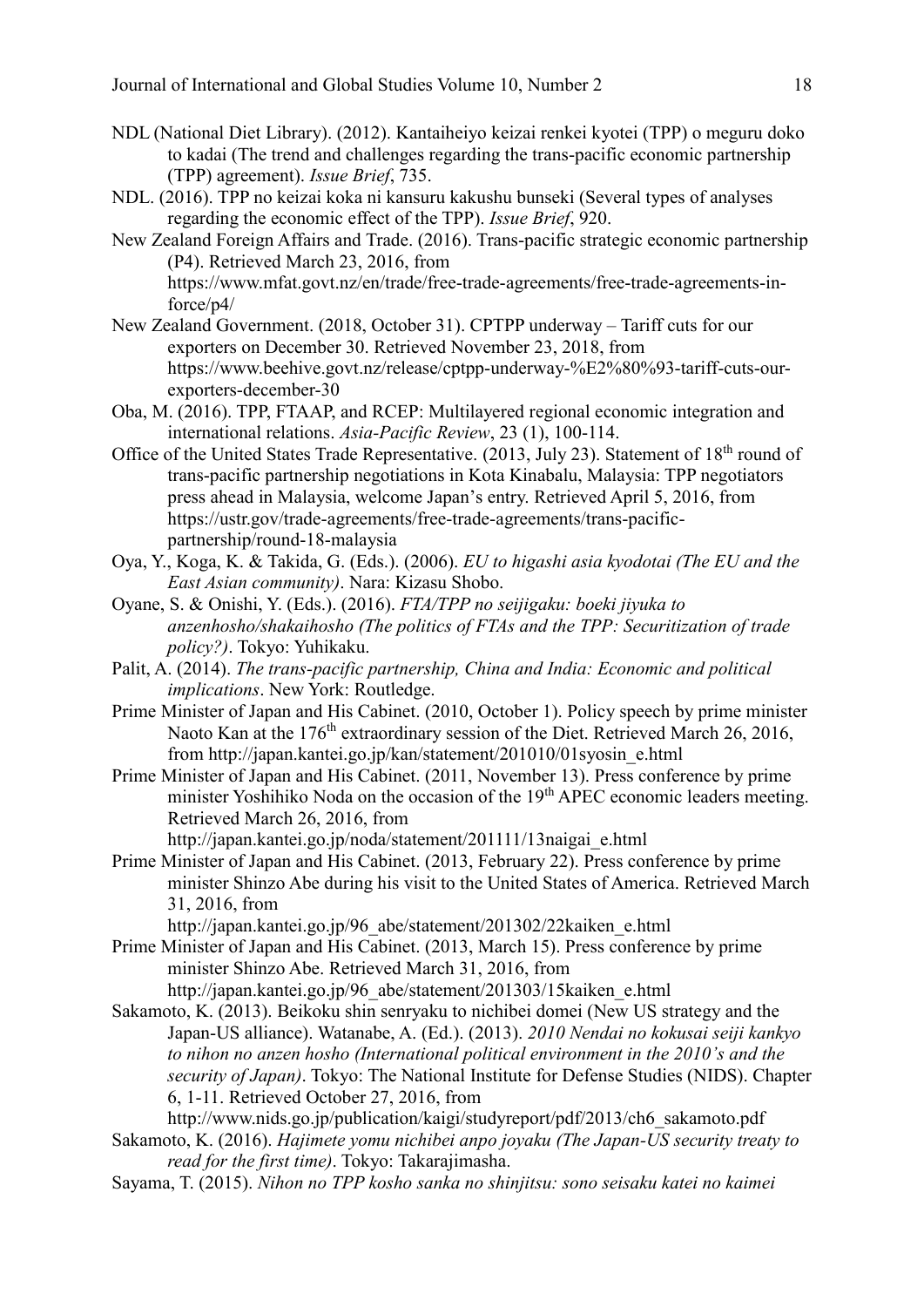*(The truth of Japan's participation in the TPP negotiations: Revealing its policy process)*. Tokyo: Bunshindo.

- Selden, M. (2009). East Asian regionalism and its enemies in three epochs: Political economy and geopolitics, 16th to 21st centuries. *Japan Focus: Asia-Pacific Journal*, 7 (9), Retrieved from November 10, 2016, from http://apjjf.org/-Mark-Selden/3061/article.html
- Sharp, A. (2018). Trump slams TPP again ahead of trade talks with Japan's Abe. *Bloomberg*. 18 April 2018. Retrieved November 29, 2018, from https://www.bloomberg.com/news/articles/2018-04-18/trump-slams-tpp-once-againahead-of-trade-talks-with-japan-s-abe
- Sil, R. & Katzenstein, P. (2010). Analytic eclecticism in the study of world politics: Reconfiguring problems and mechanisms across research traditions. *Perspectives on Politics*, 8 (2), 411-431.
- Stent, D. (2014). The practice of duality: Why the trans pacific partnership and the regional comprehensive economic partnership are competing paradigms in Asia. *Law & Order. Yonsei Journal of International Studies*, 6 (1), 85-105.
- Suzuki, N. (2016). *Akumu no shokutaku: TPP hijun/nokyo kaitai ga motarasu mirai (Dining table of nightmare: The future led by ratification of the TPP and dissolution of the Japan agricultural cooperatives)*. Tokyo: Kadokawa.
- Swift, John. (2019). 'Mukden Incident'. *Encyclopedia Britannica*. Retrieved 28 April, 2019, from https://www.britannica.com/event/Mukden-Incident
- Tadokoro, M. (2011). Keizai taikoku no gaiko no genkei: 1960 nendai no nihon gaiko (A prototype of the economic power: Japanese diplomacy in the 1960s). Iokibe, M. (Ed.). (2011). *Sengo nihon gaiko shi (The diplomatic history of postwar Japan, 3rd ed.)*. Tokyo: Yuhikaku, 105-144.
- Takahashi, F. (2011). Keizai fusa kara mita taiheiyo senso kaisen no keii: Keizai seisai tono soui o chushin nishite (Sanction or blockade?: The U.S. economic measures against Japan before the war in the Pacific). *NIDS Military History Studies Annual*, 14, 27-56.
- Tamai, K. (2016). Chosakuken "horror story" no owari (The end of "horror story" of copy rights). *The Japan Society of Information and Communication Research (JSICR)*. Retrieved October 29, 2016, from

http://www.jsicr.jp/operation/study/pdf/chizai0128.pdf

Teh, B. C. G. (2016). Japan, China and the trans-pacific partnership (TPP) as a strategic tool of choice. *Ritsumeikan Center for Asia Pacific Studies (RCAPS) Working Paper Series*. Retrieved October 26, 2016, from http://www.apu.ac.jp/rcaps/uploads/fckeditor/publications/workingPapers/RWP\_1500 3.pdf

- Terada, T. (2013). *Higashi ajia to ajia taiheiyo: Kyogo suru chiiki togo (The East Asia and the Asia Pacific: Competing regional integration)*. Tokyo: Tokyo University Press.
- Urata, S. (2018). The trans-pacific partnership: Origin, evolution, special features and economic implications. *Journal of Southeast Asian Economics*, 35 (1), 22-38.
- Watanabe, Y. (2014). Mega FTA no choryu to nihon no taio (The trend of mega FTA and Japan's response). Ishikawa, K., Umada, K. & Watanabe, Y. (Eds.). (2014). *TPP kosho no ronten to nihon: Kokueki o meguru kobo. (The points of the TPP negotiation and Japan: Offense and defense in search of national interests)*. Tokyo: Bunshindo, 3- 18.
- White, H. (2013). Containing or counterbalancing China? *East Asia Forum: Economics, Politics and Public Policy in East Asia and the Pacific*. Retrieved October 27, 2016, from http://www.eastasiaforum.org/2013/08/04/containing-or-counterbalancing-china/
- WTO (World Trade Organization). (2016). The GATT years: From Havana to Marrakesh.